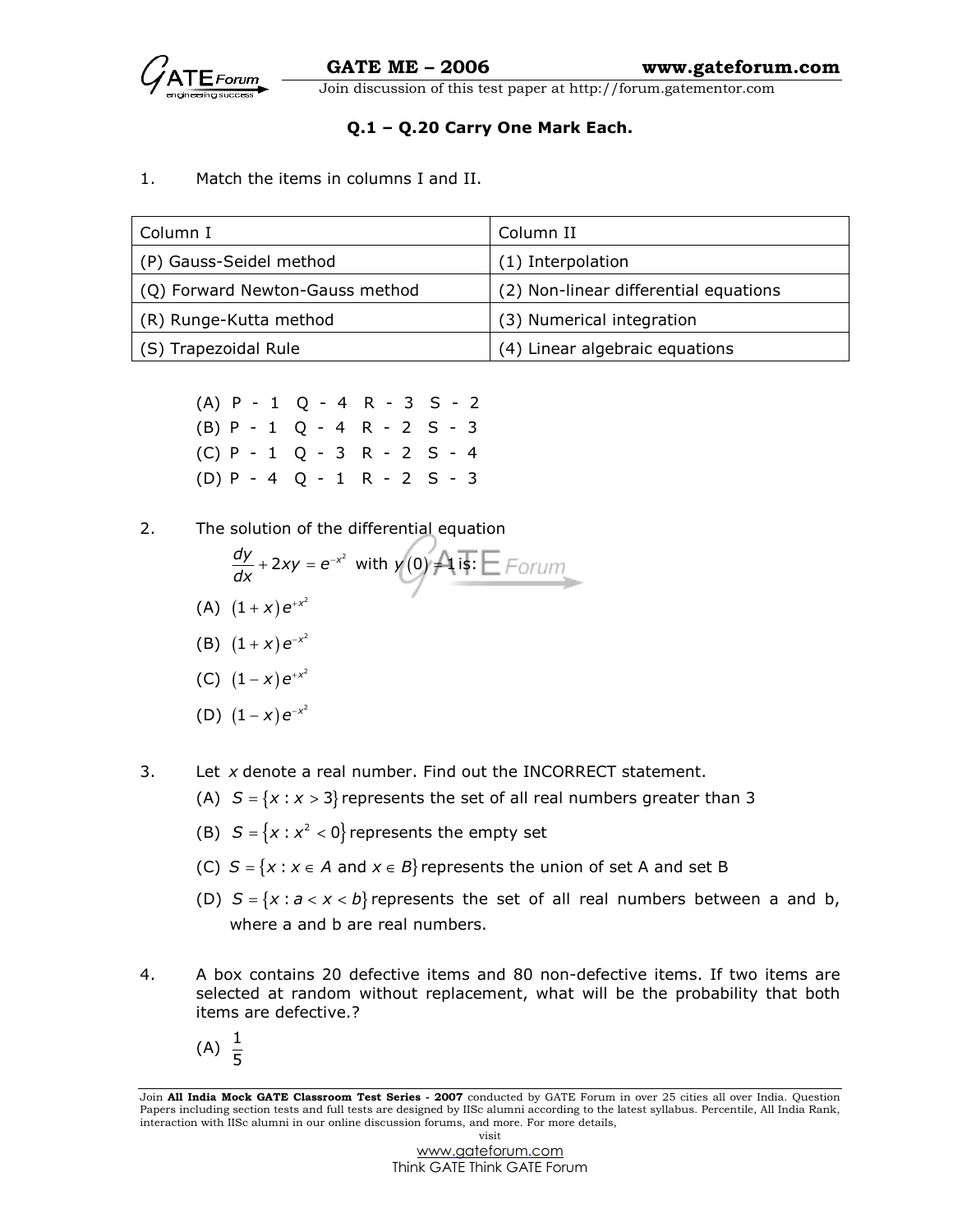



5. For a circular shaft of diameter d subjected to torque T, the maximum value of the shear stress is:



- 6. For a four-bar linkage in toggle position, the value of mechanical advantage is:
	- (A) 0.0
	- (B) 0.5
	- (C) 1.0
	- $(D)$  ∞
- 7. The differential equation governing the vibrating system is:



(A) 
$$
m\ddot{x} + c\dot{x} + k(x - y) = 0
$$

(B)  $m(\ddot{x} - \ddot{y}) + c(\dot{x} - \dot{y}) + kx = 0$ 

Join All India Mock GATE Classroom Test Series - 2007 conducted by GATE Forum in over 25 cities all over India. Question Papers including section tests and full tests are designed by IISc alumni according to the latest syllabus. Percentile, All India Rank, interaction with IISc alumni in our online discussion forums, and more. For more details, visit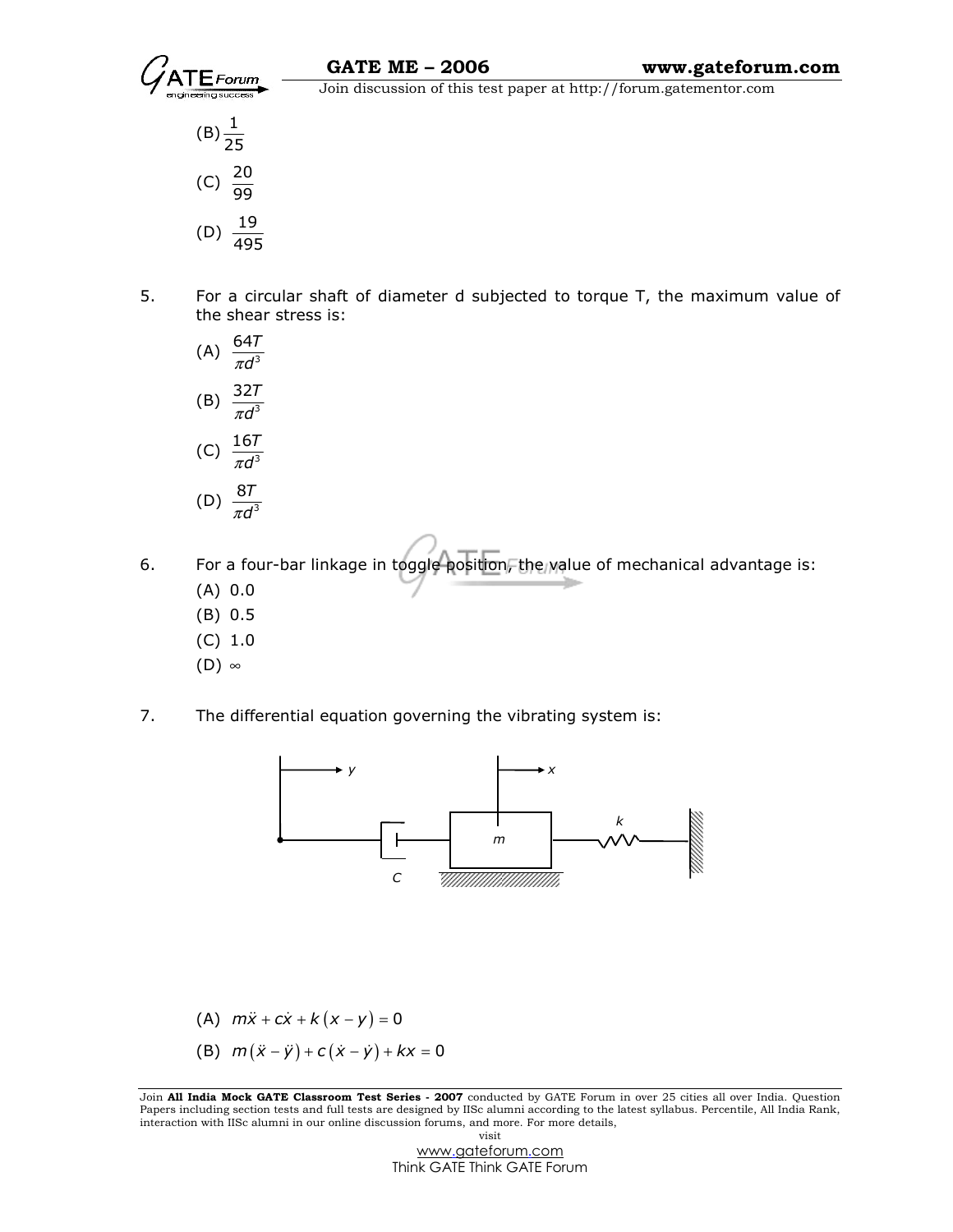

- (C)  $m\ddot{x} + c(\dot{x} \dot{y}) + kx = 0$
- (D)  $m(\ddot{x} \ddot{y}) + c(\dot{x} \dot{y}) + k(x y) = 0$
- 8. A pin-ended column of length L, modulus of elasticity E and second moment of the cross-sectional area I is loaded centrically by a compressive load P. the critical buckling load  $(P<sub>cr</sub>)$  is given by

(A) 
$$
P_{cr} = \frac{EI}{\pi^2 L^2}
$$
  
\n(B)  $P_{cr} = \frac{\pi^2 EI}{3L^2}$ 

$$
\begin{aligned} \text{(C)} \ \ P_{cr} &= \frac{\pi EI}{L^2} \\ \text{(D)} \ \ P_{cr} &= \frac{\pi^2 EI}{L^2} \end{aligned}
$$

9. The number of inversions for a slider crank mechanism is:

- (A) 6
- (B) 5
- (C) 4
- (D) 3

10. For a Newtonian fluid

- (A) shear stress is proportional to shear strain
- (B) rate of shear stress is proportional to shear strain
- (C) shear stress is proportional to rate of shear strain
- (D) rate of shear stress is proportional to rate of shear strain
- 11. In a two-dimensional velocity field with velocities  $u$  and  $v$  along the x and y directions respectively, the convective acceleration along the x-direction is given by

ATE Forum

(A) 
$$
u \frac{\partial u}{\partial x} + v \frac{\partial u}{\partial y}
$$
  
\n(B)  $u \frac{\partial u}{\partial x} + v \frac{\partial v}{\partial y}$   
\n(C)  $u \frac{\partial v}{\partial x} + v \frac{\partial u}{\partial y}$   
\n(D)  $v \frac{\partial u}{\partial x} + u \frac{\partial u}{\partial y}$ 

Join All India Mock GATE Classroom Test Series - 2007 conducted by GATE Forum in over 25 cities all over India. Question Papers including section tests and full tests are designed by IISc alumni according to the latest syllabus. Percentile, All India Rank, interaction with IISc alumni in our online discussion forums, and more. For more details, visit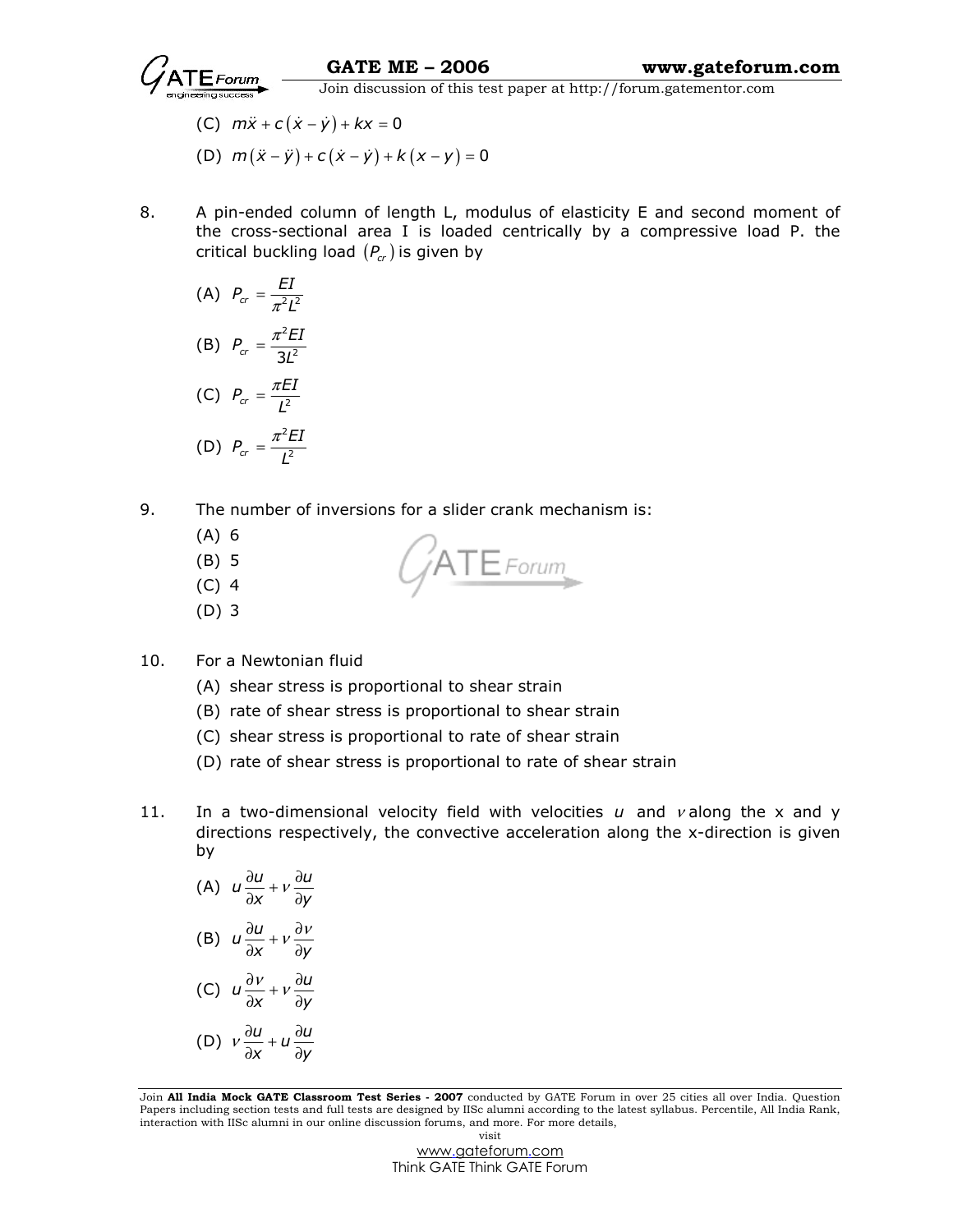

- 12. Dew point temperature is the temperature at which condensation begins when the air is cooled at constant.
	- (A) volume
	- (B) entropy
	- (C) pressure
	- (D) enthalpy
- 13. In a composite slab, the temperature at the interface  $(T_{inter})$  between two materials is equal to the average of the temperatures at the two ends. Assuming steady one-dimensional heat conduction, which of the following statements is true about the respective thermal conductivities?



- (A)  $2k_1 = k_2$
- (B)  $k_1 = k_2$
- (C)  $2k_1 = 3k_2$
- (D)  $k_1 = 2k_2$
- 14. In a Pelton wheel, the bucket peripheral speed is  $10 \text{ m/s}$ , the water jet velocity is 25 m/s and volumetric flow rate of the jet is 0.1  $m^3$  / s. If the jet deflection angle is 120° and the flow is ideal, the owe developed is:
	- (A) 7.5 kW
	- (B) 15.0 kW
	- (C) 22.5 kW
	- (D) 37.5 kW
- 15. An expendable pattern is used in
	- (A) slush casting
	- (B) squeeze casting
	- (C) centrifugal casting
	- (D) investment casting

Join All India Mock GATE Classroom Test Series - 2007 conducted by GATE Forum in over 25 cities all over India. Question Papers including section tests and full tests are designed by IISc alumni according to the latest syllabus. Percentile, All India Rank, interaction with IISc alumni in our online discussion forums, and more. For more details, visit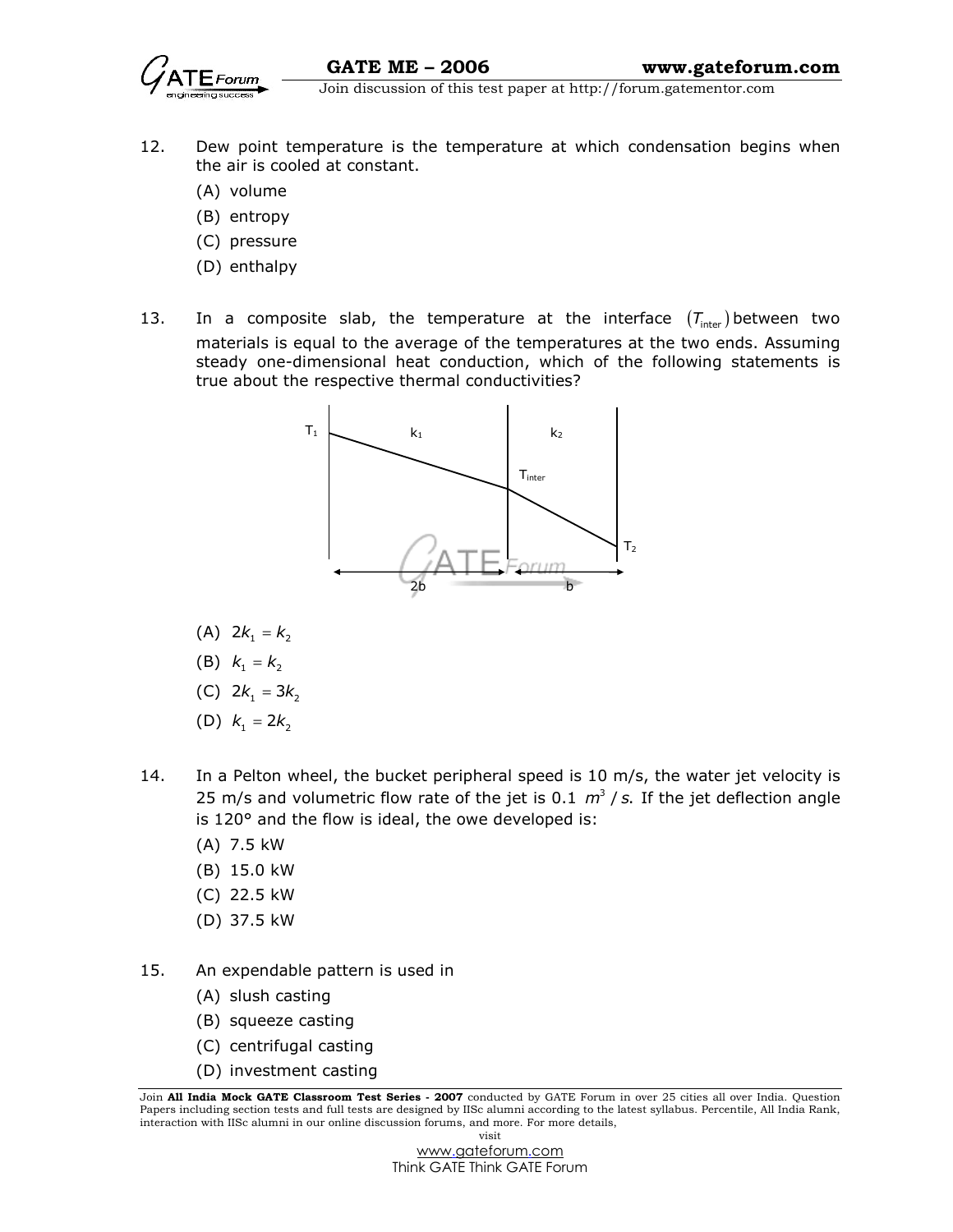

- 16. The main purpose of spheroidising treatment is to improve
	- (A) hardenability of low carbon steels
	- (B) machinability of low carbon steels
	- (C) hardenability of high carbon steels
	- (D) machinability of high carbon steels
- 17. NC contouring is an example of
	- (A) continuous path positioning
	- (B) point-to-point positioning
	- (C) absolute positioning
	- (D) incremental positioning
- 18. A ring gage is used to measure
	- (A) outside diameter but not roundness
	- (B) roundness but not outside diameter
	- (C) both outside diameter and roundness
	- (D) only external threads



- 19. The number of customers arriving at a railway reservation counter is Poisson distributed with an arrival rate of eight customers per hour. The reservation clerk at this counter takes six minutes per customer on an average with an exponentially distributed service time. The average number of the customers in the queue will be
	- (A) 3
	- (B) 3.2
	- (C) 4
	- (D) 4.2
- 20. In an MRP system, component demand is:
	- (A) forecasted
	- (B) established by the master production schedule
	- (C) calculated by the MRP system from the master production schedule
	- (D) ignored

# Q.21 to Q.75 Carry Two Marks Each.

21. Eigen values of a matrix

Join All India Mock GATE Classroom Test Series - 2007 conducted by GATE Forum in over 25 cities all over India. Question Papers including section tests and full tests are designed by IISc alumni according to the latest syllabus. Percentile, All India Rank, interaction with IISc alumni in our online discussion forums, and more. For more details, visit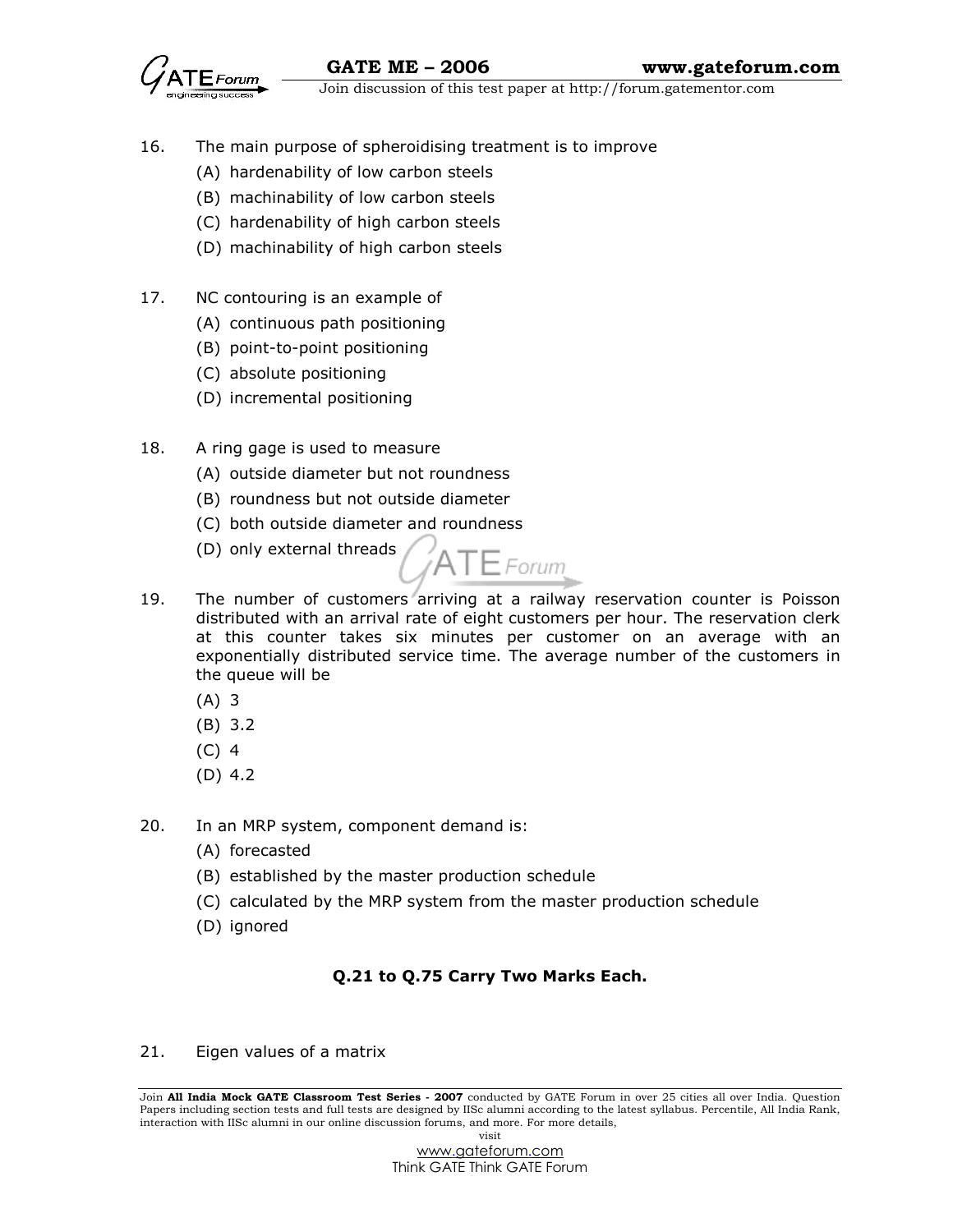

0

3 2  $S = \begin{bmatrix} 3 & 2 \\ 2 & 3 \end{bmatrix}$ are 5 and 1. What are the eigen values of the matrix  $S^2 = SS$ ?

- (A) 1 and 25
- (B) 6 and 4
- (C) 5 and 1
- (D) 2 and 10

22. Equation of the line normal to function

$$
f(x) = (x - 8)^{\frac{2}{3}} + 1 \text{ at } P(0,5) \text{ is:}
$$
  
(A)  $y = 3x - 5$ 

- (B)  $y = 3x + 5$
- (C)  $3y = x + 15$
- 
- (D)  $3y = x 15$

23. Assuming 
$$
i = \sqrt{-1}
$$
 and t is a real number,  $\int_{0}^{\frac{\pi}{3}} e^{it} dt$  is:

(A) 
$$
\frac{\sqrt{3}}{2} + i\frac{1}{2}
$$
  
\n(B)  $\frac{\sqrt{3}}{2} - i\frac{1}{2}$   
\n(C)  $\frac{1}{2} + i\frac{\sqrt{3}}{2}$   
\n(D)  $\frac{1}{2} + i\left(1 - \frac{\sqrt{3}}{2}\right)$ 

24. If 
$$
f(x) = \frac{2x^2 - 7x + 3}{5x^2 - 12x - 9}
$$
, then  $\lim_{x \to 3} f(x)$  will be  
\n(A)  $\frac{-1}{3}$   
\n(B)  $\frac{5}{18}$   
\n(C) 0  
\n(D)  $\frac{2}{5}$ 

#### 25. Match the items in columns I and II.

Join All India Mock GATE Classroom Test Series - 2007 conducted by GATE Forum in over 25 cities all over India. Question Papers including section tests and full tests are designed by IISc alumni according to the latest syllabus. Percentile, All India Rank, interaction with IISc alumni in our online discussion forums, and more. For more details, visit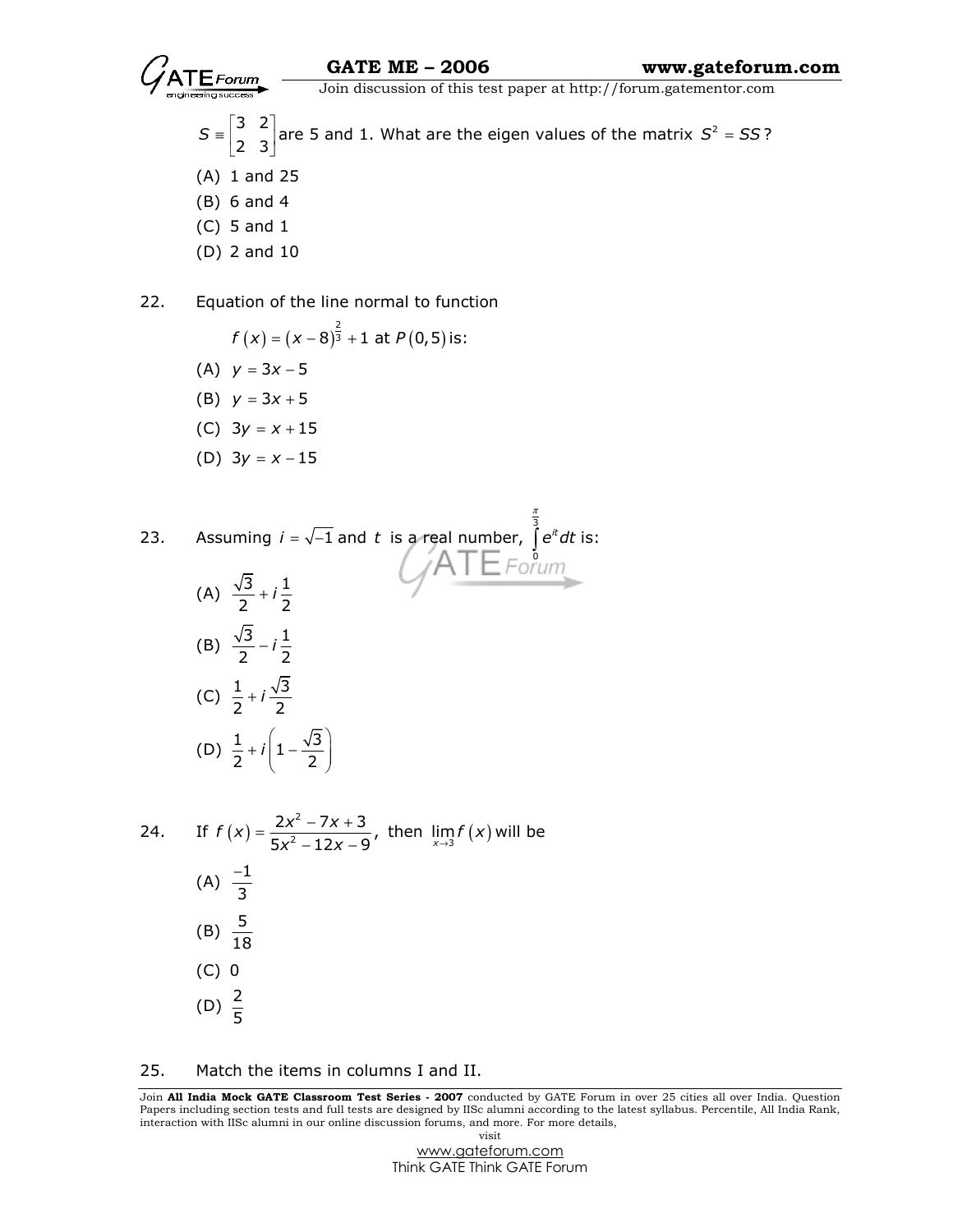

| columns I                 | columns II                       |
|---------------------------|----------------------------------|
| (P) Singular matrix       | (1) Determinant is not defined   |
| (Q) Non-square matrix     | (2) Determinant is always one    |
| (R) Real symmetric matrix | (3) Determinant is zero          |
| (S) Orthogonal matrix     | (4) Eigen values are always real |
|                           | (5) Eigen values are nto defined |

 (A) P - 3 Q - 1 R - 4 S - 2 (B) P - 2 Q - 3 R - 4 S - 1 (C) P - 3 Q - 2 R - 5 S - 4 (D) P - 3 Q - 4 R - 2 S - 1

26. For  $\frac{d^2y}{dx^2} + 4\frac{dy}{dx} + 3y = 3e^2$  $\frac{d^2y}{dx^2} + 4\frac{dy}{dx} + 3y = 3e^{2x}$ ,  $\frac{d^{2}y}{dx^{2}} + 4\frac{dy}{dx} + 3y = 3e^{2x}$ , the particular integral is: (A)  $\frac{1}{15}e^{2x}$  $ATE$ Forum (B)  $\frac{1}{5}e^{2x}$ (C)  $3e^{2x}$ (D)  $C_1 e^{-x} + C_2 e^{-3x}$ 

27. Multiplication of matrices E and F is G. Matrices E and G are

 $\begin{bmatrix} \cos \theta & -\sin \theta & 0 \end{bmatrix}$  [1 0 0]  $E \equiv \begin{vmatrix} \sin \theta & \cos \theta & 0 \end{vmatrix}$  and  $G \equiv \begin{vmatrix} 0 & 1 & 0 \end{vmatrix}$ . What is the matrix F?  $\begin{bmatrix} 0 & 0 & 1 \end{bmatrix}$   $\begin{bmatrix} 0 & 0 & 1 \end{bmatrix}$  $(A)$  sin $\theta$  cos $\theta$  0  $\begin{bmatrix} \cos\theta & -\sin\theta & 0 \end{bmatrix}$ 0 0 1  $\begin{vmatrix} \sin \theta & \cos \theta & 0 \end{vmatrix}$  $\begin{bmatrix} 0 & 0 & 1 \end{bmatrix}$ (B)  $\begin{vmatrix} -\cos\theta & \sin\theta & 0 \end{vmatrix}$  $\lceil$  sin $\theta$  cos $\theta$  0 $\rceil$  $\begin{bmatrix} 0 & 0 & 1 \end{bmatrix}$ (C)  $|-sin \theta cos \theta 0|$  $\lceil \cos \theta \quad \sin \theta \quad 0 \rceil$ 0 0 1  $\vert -\sin\theta \cos\theta \rangle$  0  $\begin{bmatrix} 0 & 0 & 1 \end{bmatrix}$ 

Join All India Mock GATE Classroom Test Series - 2007 conducted by GATE Forum in over 25 cities all over India. Question Papers including section tests and full tests are designed by IISc alumni according to the latest syllabus. Percentile, All India Rank, interaction with IISc alumni in our online discussion forums, and more. For more details, visit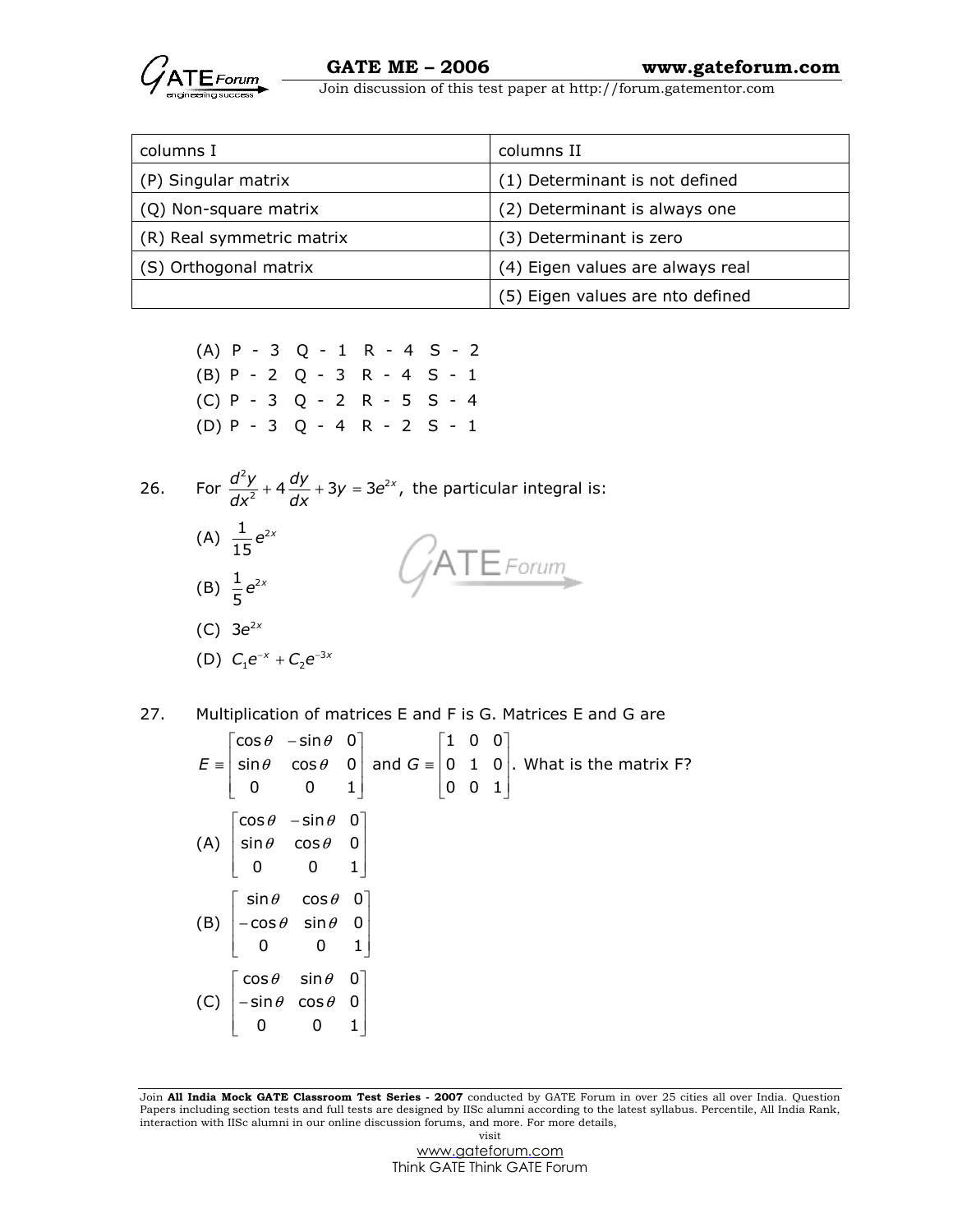

 $\overrightarrow{G}$  Join discussion of this test paper at http://forum.gatementor.com

(D)  $\cos \theta$   $\sin \theta$  0  $\begin{bmatrix} \sin \theta & -\cos \theta & 0 \end{bmatrix}$ 0 0 1  $\begin{bmatrix} 0 & 0 & 1 \end{bmatrix}$ 

28. Consider a continuous random variable with probability density function

 $f(t) = 1 + t$  for  $-1 \le t \le 0$  $= 1-t$  for  $0 \leq t \leq 1$ 

The standard deviation of the random variable is:



| 29. |  |  |
|-----|--|--|
|     |  |  |

| Column I                             | Column II   |
|--------------------------------------|-------------|
| (P) Addendum                         | $(1)$ Cam   |
| (Q) Instantaneous center of velocity | $(2)$ Beam  |
| (R) Section modulus                  | (3) Linkage |
| (S) Prime circle                     | (4) Gear    |

 (A) P - 4 Q - 2 R - 3 S - 1 (B) P - 4 Q - 3 R - 2 S - 1 (C) P - 3 Q - 2 R - 1 S - 4 (D) P - 3 Q - 4 R - 1 S - 2

- 30. A disk clutch is required to transmit 5 kW at 2000 rpm. The disk has a friction lining with coefficient of friction equal to 0.25. bore radius of friction lining is equal to 25 mm. assume uniform contact pressure of 1 MPa. The value of outside radius of the friction lining is:
	- (A) 39.4 mm
	- (B) 49.5 mm
	- (C) 97.9 mm

Join All India Mock GATE Classroom Test Series - 2007 conducted by GATE Forum in over 25 cities all over India. Question Papers including section tests and full tests are designed by IISc alumni according to the latest syllabus. Percentile, All India Rank, interaction with IISc alumni in our online discussion forums, and more. For more details, visit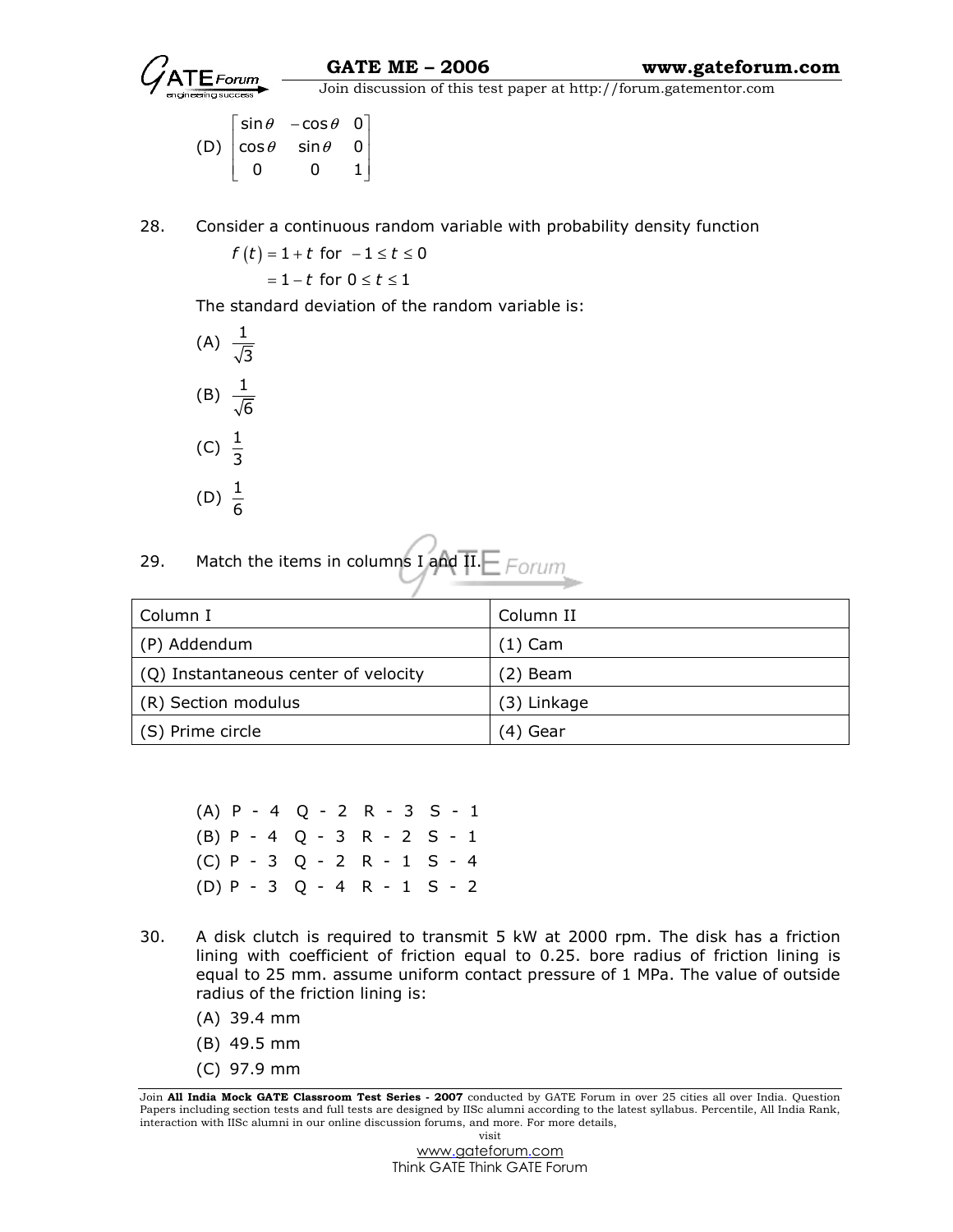

- (D) 142.9 mm
- 31. Twenty degree full depth involute profiled 19-tooth pinion and 37-tooth gear are in mesh. If the module is 5 mm, the center distance between the gear pair will be
	- (A) 140 mm
	- (B) 150 mm
	- (C) 280 mm
	- (D) 300 mm
- 32. A cylindrical shaft is subjected to an alternating stress of 100 MPa. Fatigue strength to sustain 1000 cycle is 490 MPa. If the corrected endurance strength is 70 MPa, estimated shaft life will be
	- (A) 1071 cycles
	- (B) 15000 cycles
	- (C) 281914 cycles
	- (D) 928643 cycles
- 33. According to Von-Mises' distortion energy theory, the distortion energy under three dimensional stress state is repreented by
- (A)  $\frac{1}{25} [\sigma_1^2 + \sigma_2^2 + \sigma_3^2 2v (\sigma_1 \sigma_2 + \sigma_3 \sigma_2 + \sigma_1 \sigma_3)]$  $\frac{1}{2E} \Big[ \sigma_1^2 + \sigma_2^2 + \sigma_3^2 - 2\nu \big( \sigma_1 \sigma_2 + \sigma_3 \sigma_2 + \sigma_1 \sigma_3 \big) \Big]$ (B)  $\frac{1-2\nu}{6E} \left[ \sigma_1^2 + \sigma_2^2 + \sigma_3^2 + 2\nu \left( \sigma_1 \sigma_2 + \sigma_3 \sigma_2 + \sigma_1 \sigma_3 \right) \right]$  $\frac{-2\nu}{6E} \Big[ \sigma_1^2 + \sigma_2^2 + \sigma_3^2 + 2\nu \big( \sigma_1 \sigma_2 + \sigma_3 \sigma_2 + \sigma_1 \sigma_3 \big) \Big]$ (C)  $\frac{1+\nu}{25} \left[ \sigma_1^2 + \sigma_2^2 + \sigma_3^2 - (\sigma_1 \sigma_2 + \sigma_3 \sigma_2 + \sigma_1 \sigma_3) \right]$ 1 3E  $\frac{V+V}{8E} \Big[ \sigma_1^2 + \sigma_2^2 + \sigma_3^2 - \big( \sigma_1 \sigma_2 + \sigma_3 \sigma_2 + \sigma_1 \sigma_3 \big) \Big]$

(D) 
$$
\frac{1}{3E} \Big[ \sigma_1^2 + \sigma_2^2 + \sigma_3^2 - \nu \big( \sigma_1 \sigma_2 + \sigma_3 \sigma_2 + \sigma_1 \sigma_3 \big) \Big]
$$

- 34. A steel bar of 40 mm  $\times$  40 mm square cross-section is subjected to an axial compressive load of 200 kN. If the length of the bar is 2m and  $E = 200$  GPa, the elongation of the bar will be:
	- (A) 1.25 mm
	- (B) 2.70 mm
	- (C) 4.05 mm
	- (D) 5.40 mm
- 35. If  $C_f$  is the coefficient of speed fluctuation of a flywheel then the ratio of  $\omega_{\text{max}}$  /  $\omega_{\text{min}}$  will be:

$$
(A) \frac{1-2C_f}{1+2C_f}
$$

Join All India Mock GATE Classroom Test Series - 2007 conducted by GATE Forum in over 25 cities all over India. Question Papers including section tests and full tests are designed by IISc alumni according to the latest syllabus. Percentile, All India Rank, interaction with IISc alumni in our online discussion forums, and more. For more details, visit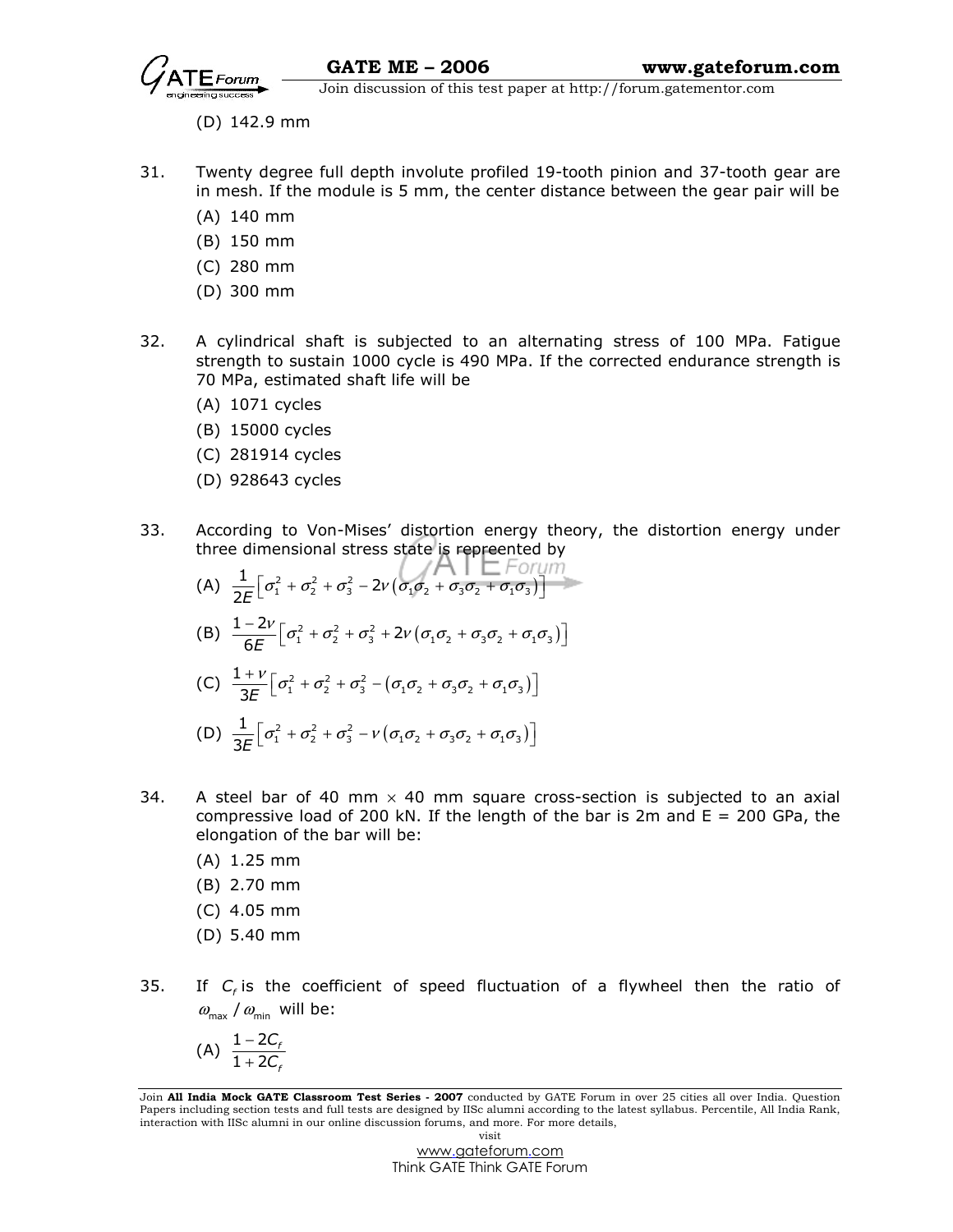



36. A bar having a cross-sectional area of 700  $mm^2$  is subjected to axial loads at the positions indicated. The value of stress in the segment QR is:



- (C) 70 MPa
- (D) 120 MPa
- 37. If a system is in equilibrium and the position of the system depends upon many independent variables, the principle of virtual work states that the partial derivatives of its total potential energy with respect to each of the independent variable must be
	- $(A) -1.0$
	- (B) 0
	- (C) 1.0
	- $(D)$  ∞
- 38. If point A is in equilibrium under the action of the applied forces, the values of tensions  $T_{AB}$  and  $T_{AC}$  are respectively.



Join All India Mock GATE Classroom Test Series - 2007 conducted by GATE Forum in over 25 cities all over India. Question Papers including section tests and full tests are designed by IISc alumni according to the latest syllabus. Percentile, All India Rank, interaction with IISc alumni in our online discussion forums, and more. For more details, visit

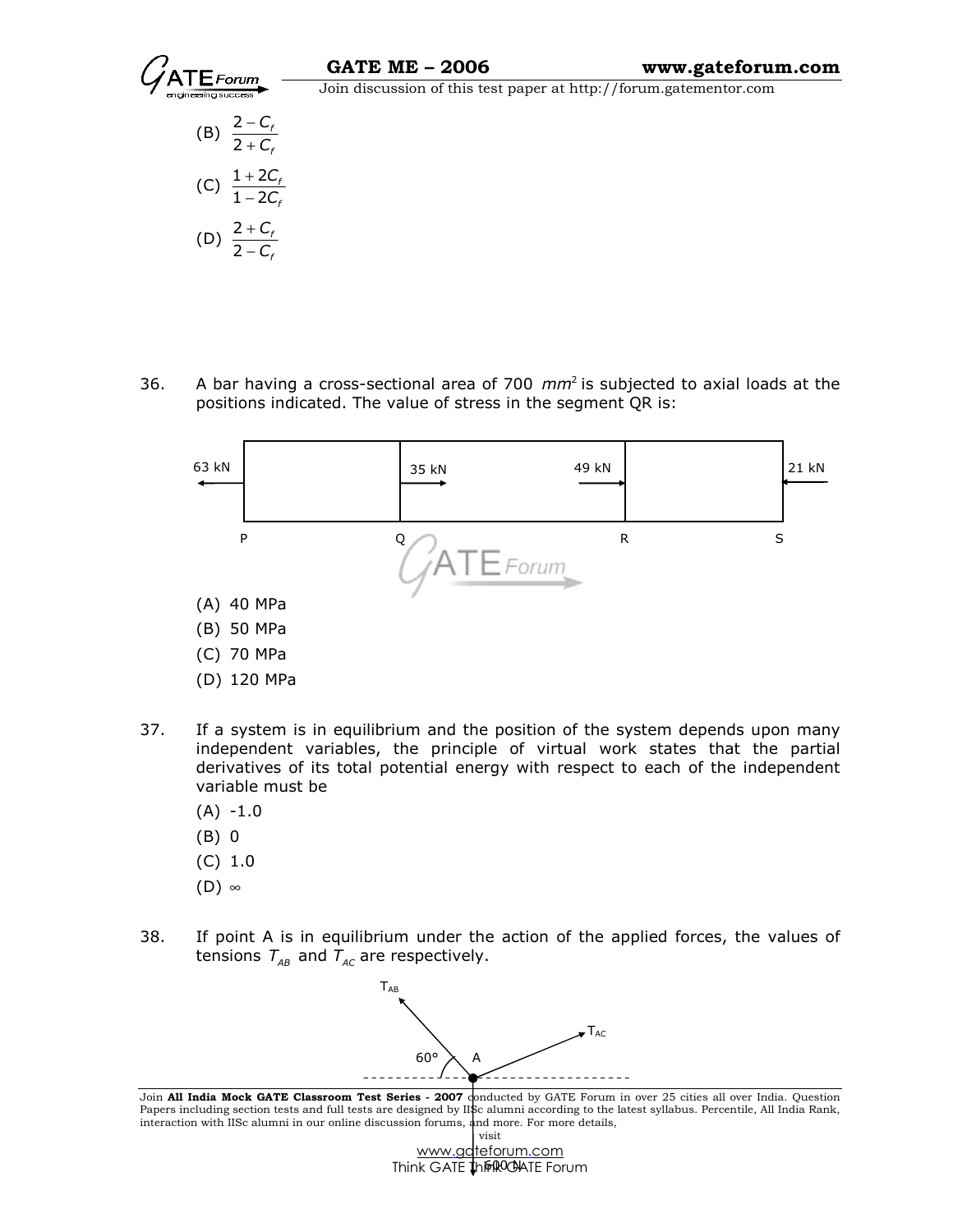

- (A) 520 N and 300 N
- (B) 300 N and 520 N
- (C) 450 N and 150 N
- (D) 150 N and 450 N
- 39. Match the items in columns I and II

| Column I                   | Column II              |
|----------------------------|------------------------|
| (P) Higher kinematic pair  | (1) Grubler's equation |
| (Q) Lower kinematic pair   | (2) Line contact       |
| (R) Quick return mechanism | (3) Euler's equation   |
| (S) Mobility of a linkage  | (4) Planer             |
|                            | (5) Shaper             |
|                            | (6) Surface contact    |

 (A) P - 2 Q - 6 R - 4 S - 3 (B) P - 6 Q - 2 R - 4 S - 1 (C) P - 6 Q - 2 R - 5 S - 3 (D) P - 2 Q - 6 R - 5 S - 1

- 40. A machine of 250 kg mass is supported on springs of total stiffness 100 kN/m. Machine has an unbalanced rotating force of 350 N at speed of 3600 rpm. Assuming a damping factor of 0.15, the value of transmissibility ratio is:
	- (A) 0.0531
	- (B) 0.9922
	- (C) 0.0162
	- (D) 0.0028
- 41. In a four-bar linkage, S denotes the shortest link length, L is the longest link length, P and Q are the lengths of other two links. At least one of the three moving links will rotate by 360° if
	- (A)  $S + L \leq P + Q$

Join All India Mock GATE Classroom Test Series - 2007 conducted by GATE Forum in over 25 cities all over India. Question Papers including section tests and full tests are designed by IISc alumni according to the latest syllabus. Percentile, All India Rank, interaction with IISc alumni in our online discussion forums, and more. For more details, visit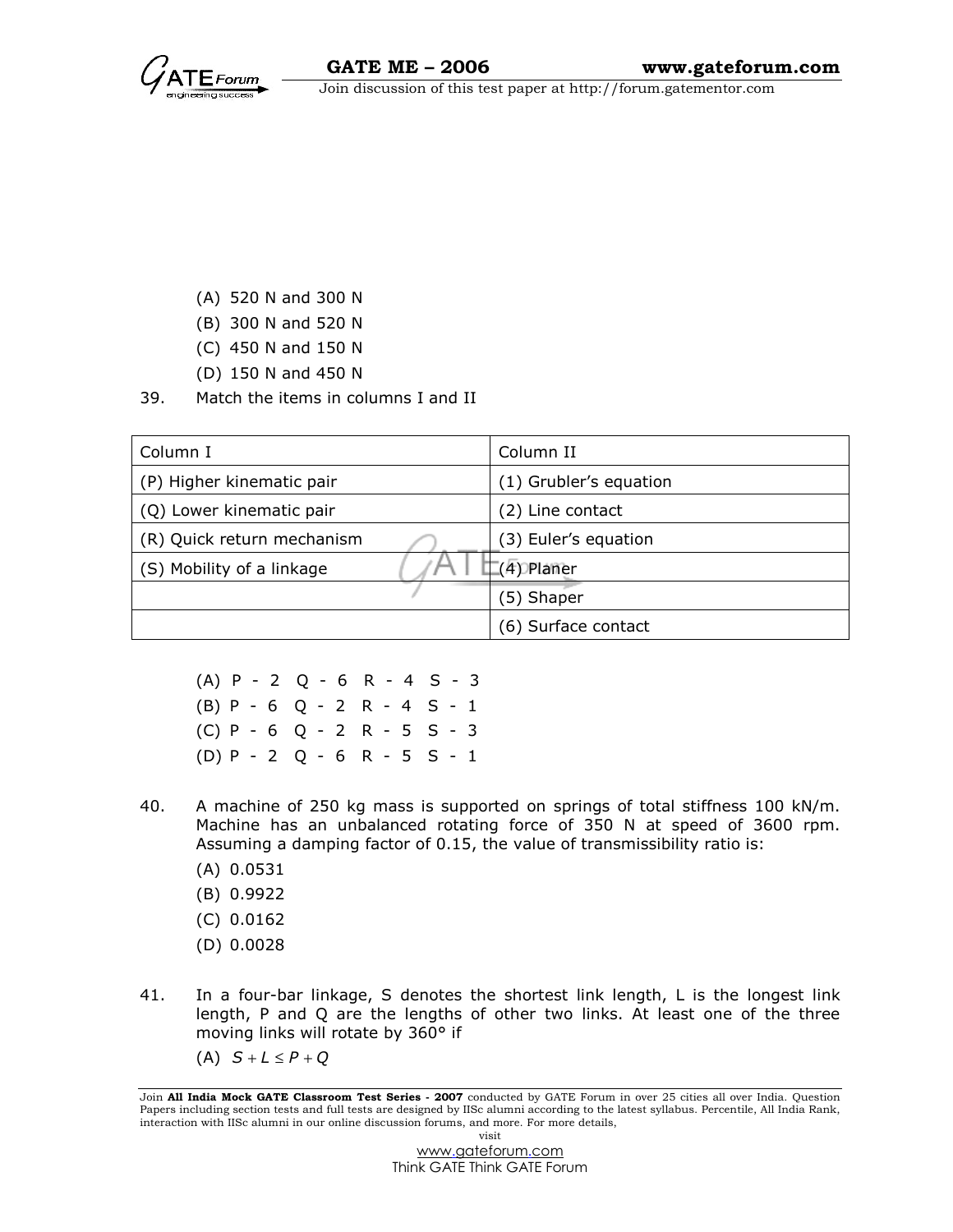

- (B)  $S + L > P + Q$
- (C)  $S + P \leq L + Q$
- (D)  $S + P > L + Q$
- 42. A 60 mm long and 6 mm thick fillet weld carries a steady load of 15 kN along the weld. The shear strength of the weld material is equal to 200 MPa. The factor of safety is
	- (A) 2.4
	- (B) 3.4
	- (C) 4.8
	- (D) 6.8
- 43. A two-dimensional flow field has velocities along the  $x$  and  $y$  directions given by  $u = x<sup>2</sup>t$  and  $v = -2xyt$  respectively, where t is time. The equation of streamlines is:
	- (A)  $x^2y = constant$
	- (B)  $xy^2$  = constant
	- (C)  $xy = constant$
	- (C)  $xy = \text{constant}$ <br>(D) not possible to determine
- 44. The velocity profile in fully developed laminar flow in a pipe of diameter D is given by  $u = u_{_0} \left( 1 - 4 r^2/D^2 \right)$ , where r is the radial distance from the center. If the viscosity of the fluid is  $\mu$ , the pressure drop across a length  $L$  of the pipe is:
- (A)  $\frac{\mu u_o L}{D^2}$ D  $\mu$ (B)  $\frac{4\mu u_o L}{D^2}$ D  $\mu$ (C)  $\frac{8\mu u_{o}L}{D^{2}}$ D  $\mu$ (D)  $\frac{16 \mu u_o L}{D^2}$  $\mu$

D

45. A siphon draws water from a reservoir and discharges it out at atmospheric pressure. Assuming ideal fluid and the reservoir is large, the velocity at point P in the siphon tube is: P

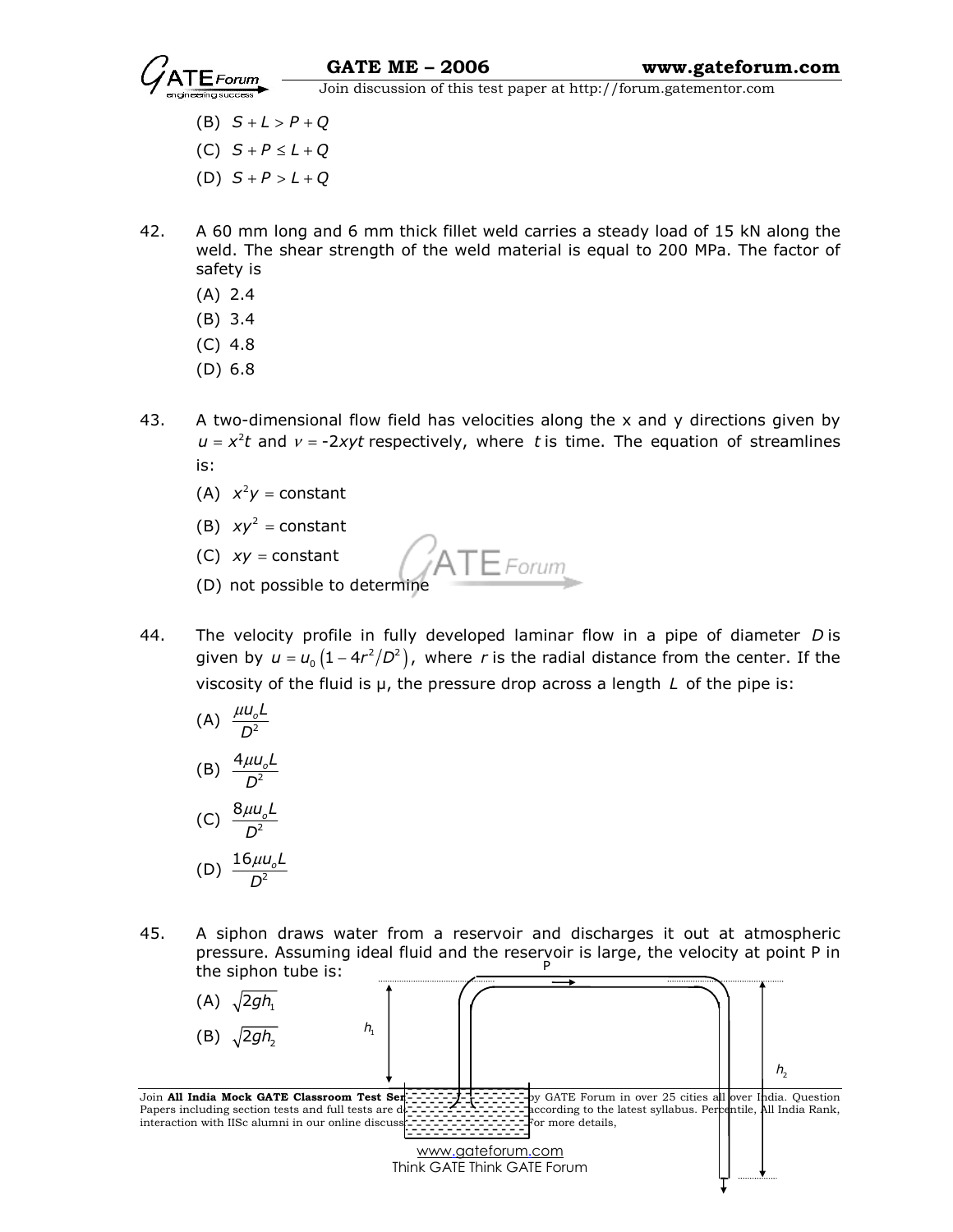

- (C)  $\sqrt{2g(h_2 h_1)}$
- (D)  $\sqrt{2g(h_2 + h_1)}$
- 46. A large hydraulic turbine is to generate 300 kW at 1000 rpm under a head of 40 m. for initial testing, a 1:4 scale model of the turbine operates under a head of 10 m. the power generated by the model (in kW) will be
	- (A) 2.34
	- (B) 4.68
	- (C) 9.38
	- (D) 18.75
- 47. The statement concern psychrometric chart.
	- 1. Constant relative humidity lines are uphill straight lines to the right
	- 2. Constant wet bulb temperature lines are downhill straight lines to the right.
	- 3. Constant specific volume lines are downhill straight lines to the right.
	- 4. Constant enthalpy lines are coincident with constant wet bulb temperature lines.

Which of the statements are correct?

- (A) 2 and 3
- (B) 1 and 2
- (C) 1 and 3
- (D) 2 and 4
- 48. A 100 W electric bulb was switched on in a 2.5 m  $\times$  3 m  $\times$  3 m size thermally insulated room having a temperature of 20°C. The room temperature at the end of 24 hours will be
	- (A) 321 °C
	- (B) 341 °C
	- (C) 450 °C
	- (D) 470 °C
- 49. A thin layer of water in field is formed after a farmer has watered it. The ambient air conditions are: temperature 20 °C and relative humidity 5%.

An extract of steam tables is given below.

| Temperature (°C)                                                                                                                                     | $-15$ | $-10$ | -5 |  |  |  |
|------------------------------------------------------------------------------------------------------------------------------------------------------|-------|-------|----|--|--|--|
| Coturation proccure (kDa                                                                                                                             |       |       |    |  |  |  |
| $J_{\text{O}}$ all India Mock GATE Classroom Test Series . 2007 conducted by $\lambda_0 + \lambda_1 + \lambda_2 + \lambda_3 + \lambda_4 + \lambda_5$ |       |       |    |  |  |  |

Papers including section tests and full tests are designed by IISc alumni according to the latest syllabus. Percentile, All India Rank, interaction with IISc alumni in our online discussion forums, and more. For more details, visit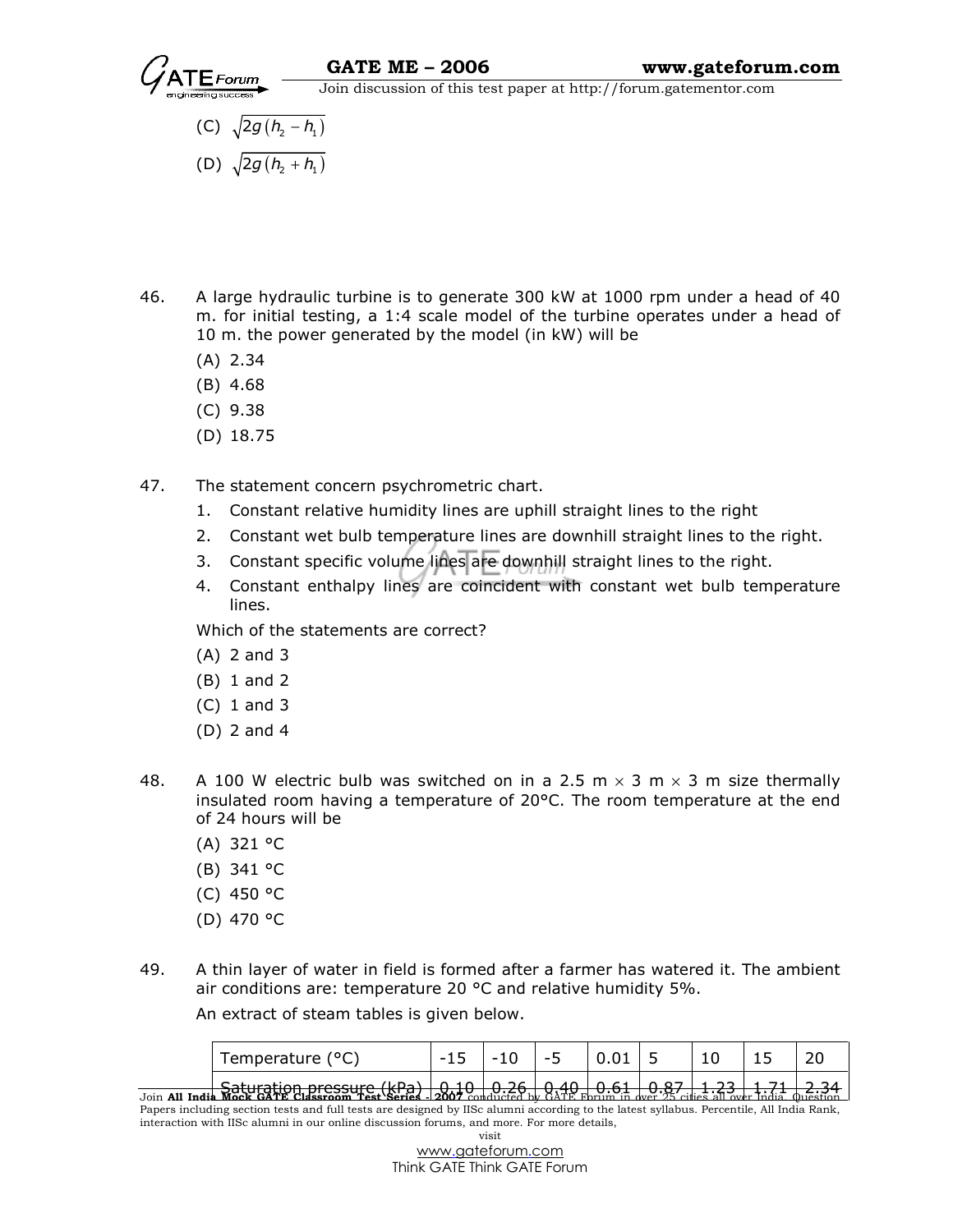

Neglecting the heat transfer between the water and the ground, the water temperature in the field after phase equilibrium is reached equals

- (A) 10.3 °C
- (B) -10.3 °C
- (C) -14.5 °C
- (D) 14.5 °C

50. A horizontal shaft centrifugal pump lifts ware at 65°C. The suction nozzle is one meter below pump centerline. The pressure at this point equal 200 kPa gauge and velocity is 3 m/s. Steam tables show saturation pressure at 65°C is 25 kPa, and specific volume of the saturated liquid is 0.001020  $m^3 / kq$ . The pump Net Positive suction Head (NPSH) in meters is:



51. Given below is an extract from steam tables.

Join All India Mock GATE Classroom Test Series - 2007 conducted by GATE Forum in over 25 cities all over India. Question Papers including section tests and full tests are designed by IISc alumni according to the latest syllabus. Percentile, All India Rank, interaction with IISc alumni in our online discussion forums, and more. For more details, visit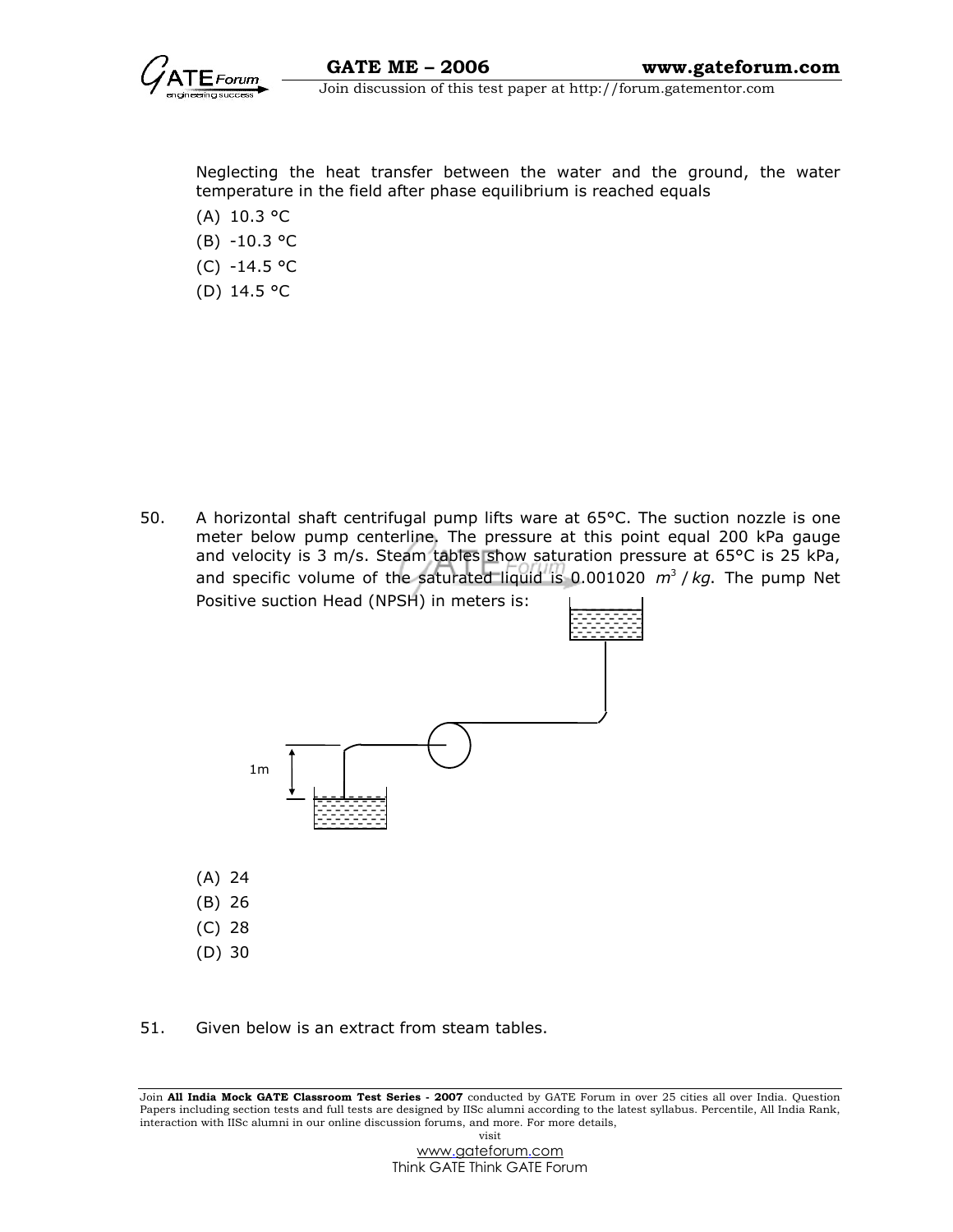

| Temperature | $P_{\text{sat}}$ | Specific volume $(m^3 / kg)$ |                     | Enthalpy (kJ/kg)    |                     |
|-------------|------------------|------------------------------|---------------------|---------------------|---------------------|
| (°C)        | (bar)            | Saturated<br>liquid          | Saturated<br>vapour | Saturated<br>liquid | Saturated<br>vapour |
| 45          | 0.09593          | 0.001010                     | 15.26               | 188.45              | 2394.8              |
| 342.24      | 150              | 0.001658                     | 0.010337            | 1610.5              | 2610.5              |

Specific enthalpy of water in kJ/kg at 150 bar and 45 °C is

- (A) 203.60
- (B) 200.53
- (C) 196.38
- (D) 188.45
- 52. Determine the correctness or otherwise of the following **Assertion [a]** and the Reason [r].

Assertion [a]: In a power plant working on a Ranking cycle, the regenerative feed water heating improves the efficiency of the steam turbine.

**Reason [r]:** The regenerative feed water heating raises the average temperature of heat addition in the Rankine cycle.

- (A) Both [a] and [r] are true and  $[r]$  is the correct reason for [a].
- (B) Both  $[a]$  and  $[r]$  are true but  $[r]$  is NOT the correct reason for  $[a]$ .
- (C) Both [a] and [r] are false
- (D) [a] is false and [r] is true.
- 53. Determine the correctness or otherwise of the following **Assertion [a]** and the Reason [r].

Assertion [a]: Condenser is an essential equipment in a steam power plant.

**Reason [r]:** For the same mass flow rate and the same pressure rise, a water pump requires substantially less power than a steam compressor.

- (A) Both  $[a]$  and  $[r]$  are true and  $[r]$  is the correct reason for  $[a]$ .
- (B) Both  $[a]$  and  $[r]$  are true but  $[r]$  is NOT the correct reason for  $[a]$ .
- (C) [a] is true but [r] is false
- (D) [a] is false and [r] is true.

54. Match items from groups I, II, III, IV and V.

Join All India Mock GATE Classroom Test Series - 2007 conducted by GATE Forum in over 25 cities all over India. Question Papers including section tests and full tests are designed by IISc alumni according to the latest syllabus. Percentile, All India Rank, interaction with IISc alumni in our online discussion forums, and more. For more details, visit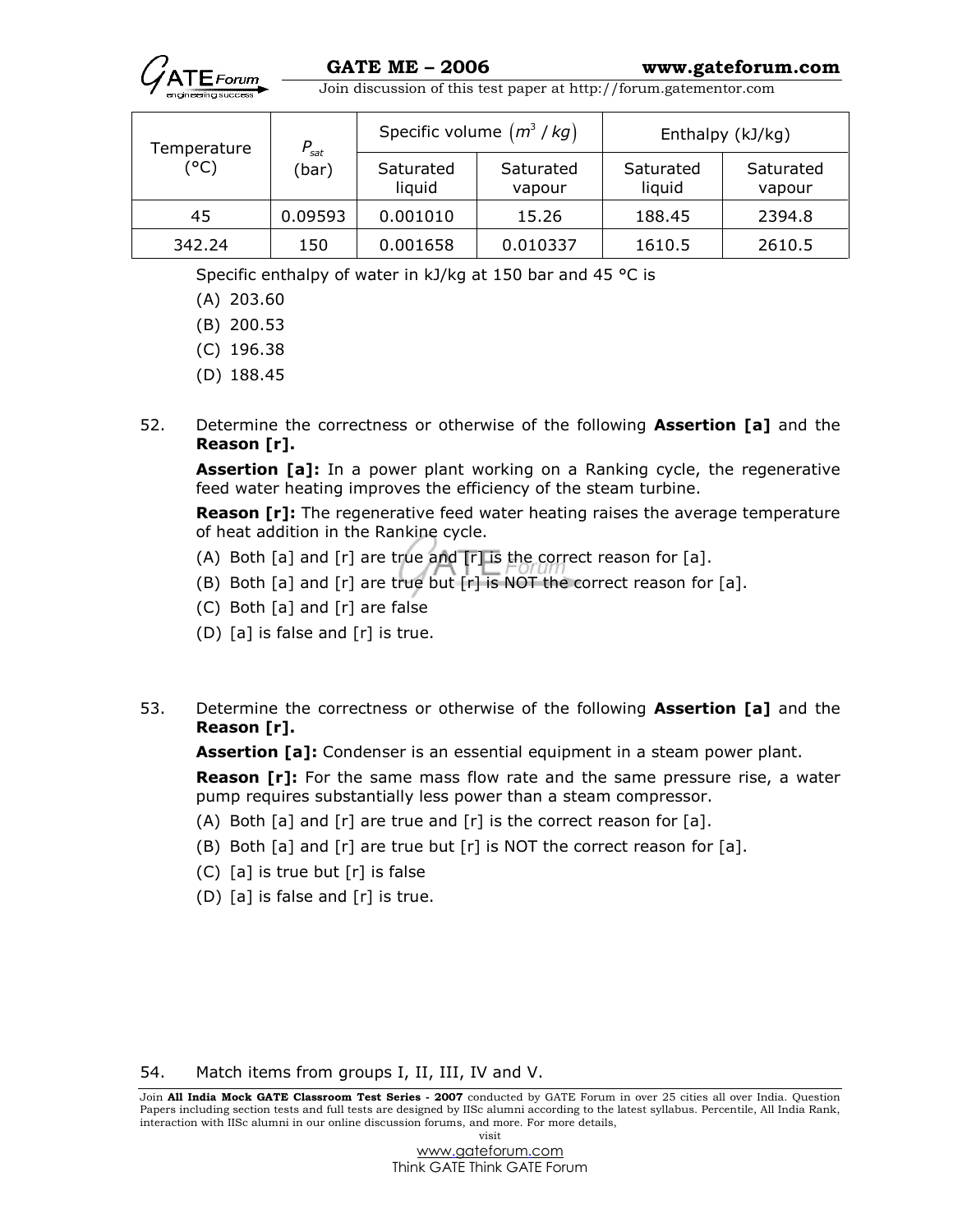

| Group I Group II                                                                      | Group III   Group IV   Group V |          |             |
|---------------------------------------------------------------------------------------|--------------------------------|----------|-------------|
| When added to the system, is $\vert$ Differential $\vert$ Function $\vert$ Phenomenon |                                |          |             |
| E Heat   G Positive                                                                   | l I Exact                      | l K Path | M Transient |
| F Work   H Negative                                                                   | J Inexact                      | L Point  | N Boundary  |

 $(A) F - G - J - K - M$  $E - G - I - K - N$  (B) E – G - I - K – M  $F - H - I - K - N$  (C) F – H - J - L – N  $E - H - I - L - M$  (D) E – G - J - K – N  $F - H - J - K - M$ 

55. Group I shows different heat addition processes in power cycles. Likewise, Group II shows different heat removal processes. Group III lists power cycles. Match items from Groups I, II and III/  $E$ Forum

| Group I                 | Group II                | Group III        |
|-------------------------|-------------------------|------------------|
| P. Pressure constant    | S. Pressure constant    | 1. Rankine cycle |
| Q. Volume constant      | T. Volume constant      | 2. Otto cycle    |
| R. Temperature constant | U. Temperature constant | 3. Carnot cycle  |
|                         |                         | 4. Diesel cycle  |
|                         |                         | 5. Brayton cycle |

- (A)  $P S 5$ ,  $R U 3$ ,  $P S 1$ ,  $Q T 2$
- (B) P S 1, R U 3, P S 4, P T 2
- (C) R T 3, P S 1, P T 4, Q S 5
- (D) P T 4, R S 3, P S 1, P S 5
- 56. With an increase in thickness of insulation around a circular pipe, heat loss to surroundings due to
	- (A) convection increases, while that due to conduction decreases
	- (B) convection decreases, while that due to conduction increases
	- (C) convection and conduction decreases
	- (D) convection and conduction increases

Join All India Mock GATE Classroom Test Series - 2007 conducted by GATE Forum in over 25 cities all over India. Question Papers including section tests and full tests are designed by IISc alumni according to the latest syllabus. Percentile, All India Rank, interaction with IISc alumni in our online discussion forums, and more. For more details, visit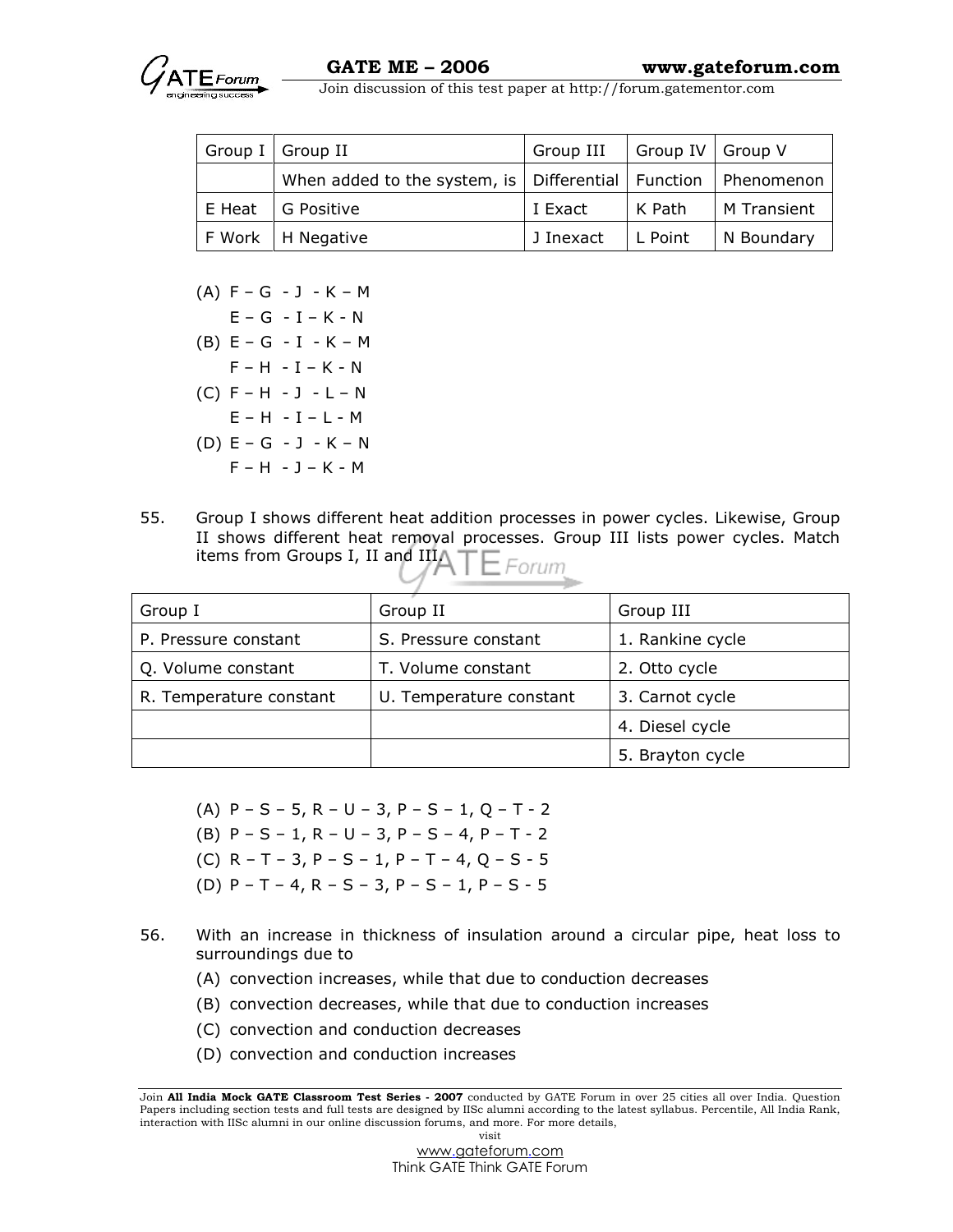

- 57. The ultimate tensile strength of a material is 400 MPa and the elongation up to maximum load is 35%. If the material obeys power law of hardening, then the true stress-true strain relation (stress in MPa) in the plastic deformation range is:
	- (A)  $\sigma = 540e^{0.30}$
	- (B)  $\sigma = 775e^{0.30}$
	- (C)  $\sigma = 540e^{0.35}$
	- (D)  $\sigma = 775e^{0.35}$
- 58. In a sand casting operation, the total liquid head is maintained constant such that it is equal to the mould height. The time taken to fill the mould with a top gate is  $t_{\scriptscriptstyle{A}}$ . If the same mould is filed with a bottom gate, then the time taken is  $t_{\scriptscriptstyle{B}}.$ Ignore the time required to fill the runner and frictional effects. Assume atmospheric pressure at the top molten metal surfaces. The relation between  $t_{A}$  and  $t_{B}$  is:
	- (A)  $t_B = \sqrt{2} t_A$
	- (B)  $t_{\rm a} = 2 t_{\rm a}$
- $t_{\scriptscriptstyle B}^{}=\frac{t}{\tau}$  $B = \frac{A}{\sqrt{2}}$ ATE Forum  $(C)$ 2 (D)  $t_{\rm a} = 2\sqrt{2} t_{\rm a}$
- 59. A 4 mm thick sheet is rolled with 300 mm diameter rolls to reduce thickness without any change in its width. The friction coefficient at the work-roll interface is 0.1. The minimum possible thickness of the sheet that can be produced in a single pass is:
	- (A) 1.0 mm
	- (B) 1.5 mm
	- (C) 2.5 mm
	- (D) 3.7 mm
- 60. In a wire drawing operation, diameter of a steel wire is reduced from 10 mm to 8 mm. the mean flow stress of the material is 400 MPa. The ideal force requied for drawing (ignoring friction and redundant work) is:
	- (A) 4.48 kN
	- (B) 8.97 kN
	- (C) 20.11 kN
	- (D) 31.41 kN
- 61. Match the items in columns I and II.

Join All India Mock GATE Classroom Test Series - 2007 conducted by GATE Forum in over 25 cities all over India. Question Papers including section tests and full tests are designed by IISc alumni according to the latest syllabus. Percentile, All India Rank, interaction with IISc alumni in our online discussion forums, and more. For more details, visit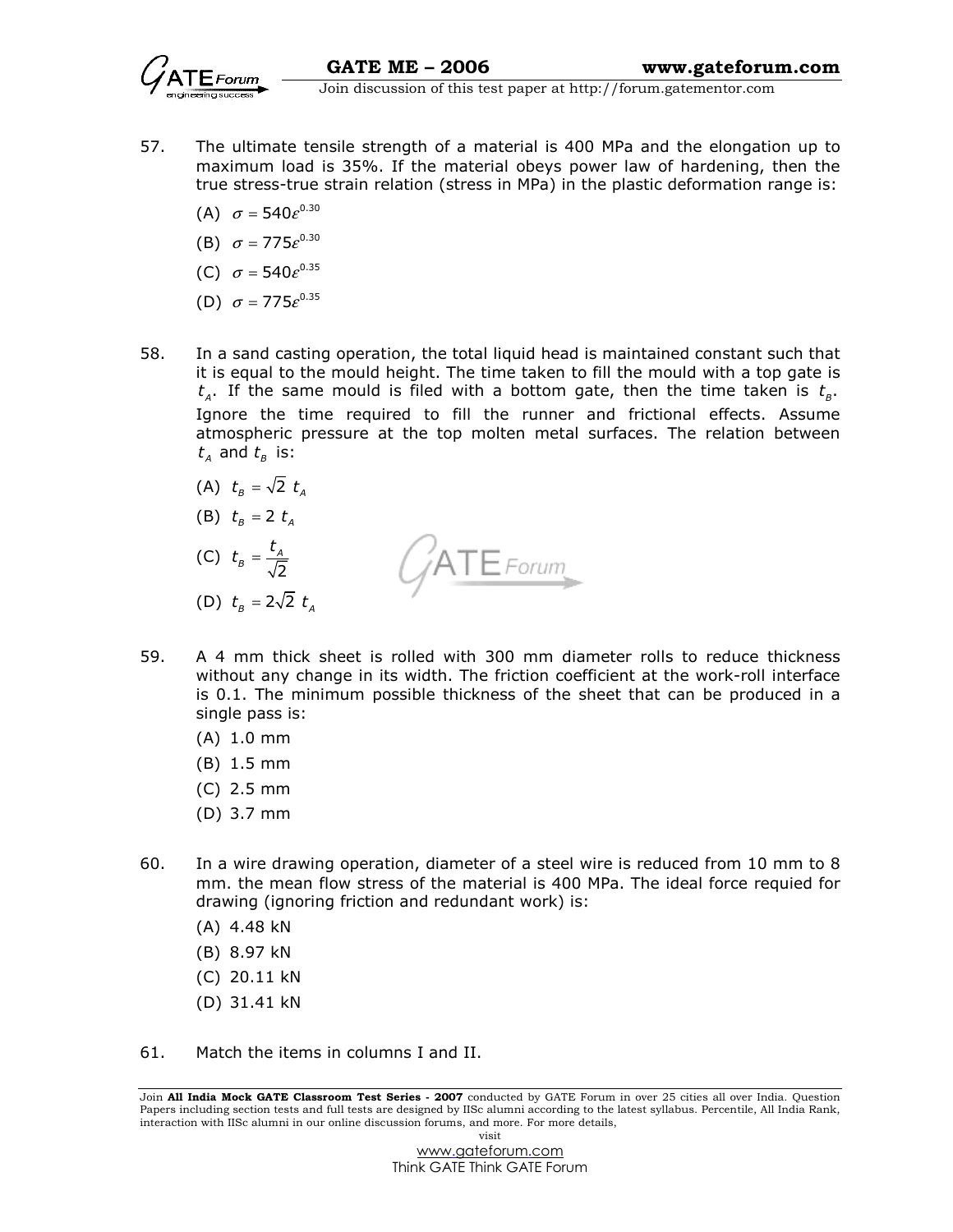

| Column I              | Column II                            |
|-----------------------|--------------------------------------|
| (P) Wrinkling         | (1) Yield point elongation           |
| (Q) Orange peel       | (2) Anisotropy                       |
| (R) Stretcher strains | (3) Large grain size                 |
| (S) Earing            | (4) Insufficient blank holding force |
|                       | (5) Fine grain size                  |
|                       | (6) Excessive blank holding force    |

 (A) P - 6 Q - 3 R - 1 S - 2 (B) P - 4 Q - 5 R - 6 S - 1 (C) P - 2 Q - 5 R - 3 S - 4 (D) P - 4 Q - 3 R - 1 S - 2

62. In an arc welding process, the voltage and current are 25 V and 300 A respectively. The arc heat transfer efficiency is 0.85 and welding speed is 8 mm/sec. the net heat input (in J/mm) is:

 $ATE$ Forum

- (A) 64
- (B) 797
- (C) 1103
- (D) 79700
- 63. If each abrasive grain is viewed as a cutting tool, then which of the following represents the cutting parameters in common grinding operations?
	- (A) Large negative rake angle, low shear angle and high cutting speed
	- (B) Large positive rake angle, low shear angle and high cutting speed
	- (C) Large negative rake angle, high shear angle and low cutting speed
	- (D) Zero rake angle, high shear angle and high cutting speed
- 64. Arrange the processes in the increasing order of their maximum material removal rate.

Electrochemical Machining (ECM)

Ultrasonic Machining (USM)

Electron Beam Machining (EBM)

Laser Beam Machining (LBM) and

Electric Discharge Machining (EDM)

- (A) USM, LBM, EBM, EDM, ECM
- (B) EBM, LBM, USM, ECM, EDM
- (C) LBM, EBM, USM, ECM, EDM

Join All India Mock GATE Classroom Test Series - 2007 conducted by GATE Forum in over 25 cities all over India. Question Papers including section tests and full tests are designed by IISc alumni according to the latest syllabus. Percentile, All India Rank, interaction with IISc alumni in our online discussion forums, and more. For more details, visit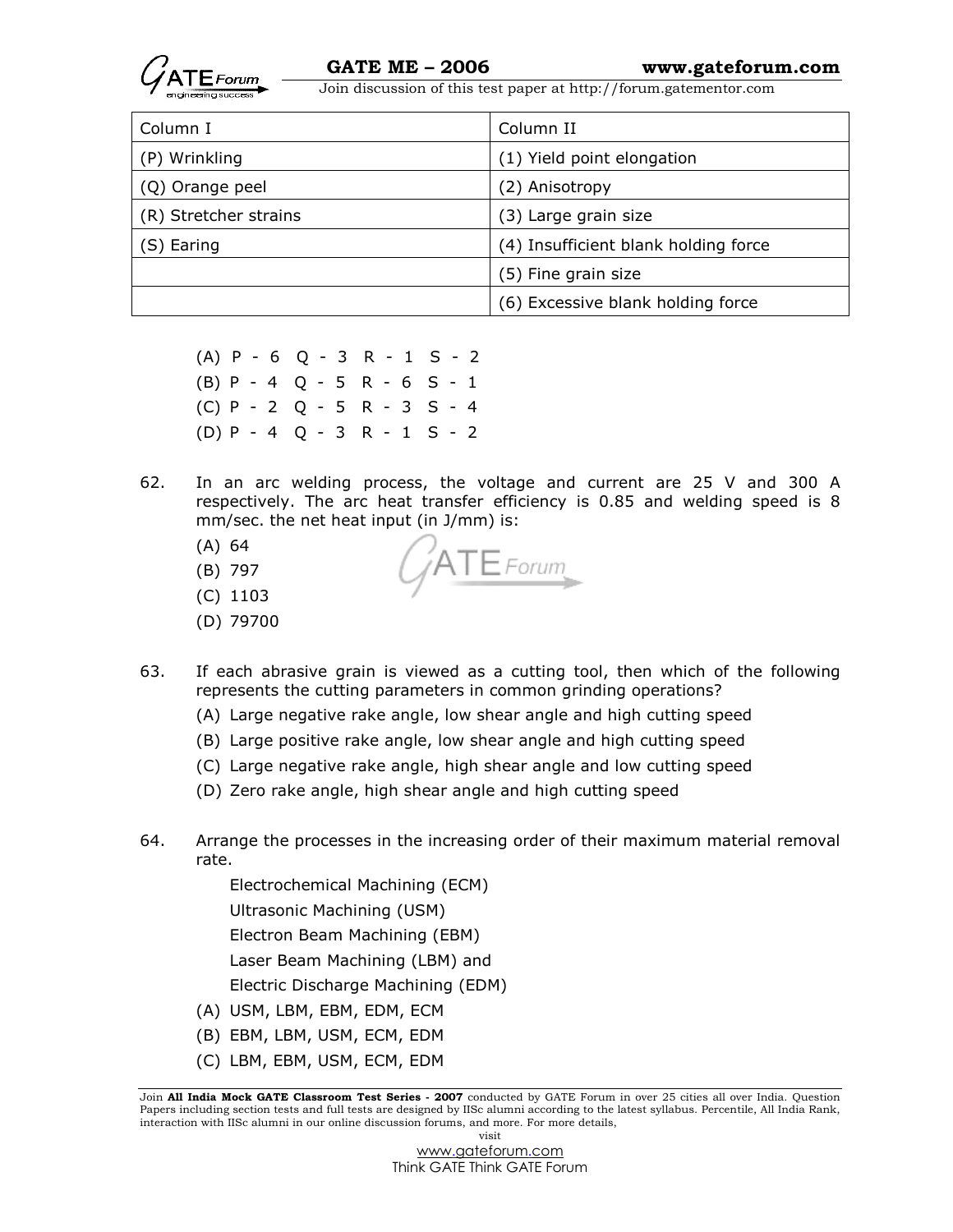

#### (D) LBM, EBM, USM, EDM, ECM

65. Match the items in columns I and II.

| Column I         | Column II         |
|------------------|-------------------|
| (P) Charpy test  | (1) Fluidity      |
| (Q) Knoop test   | (2) Microhardness |
| (R) Spiral test  | (3) Formability   |
| (S) Cupping test | (4) Toughness     |
|                  | (5) Permeability  |

|           | $(A)$ P - 4 Q - 5 R - 3 S - 2 |  |
|-----------|-------------------------------|--|
|           | $(B)$ P - 3 Q - 5 R - 1 S - 4 |  |
|           | $(C)$ P - 2 Q - 4 R - 3 S - 5 |  |
| $(D)$ $P$ | -4 Q - 2 R - 1 S - 3          |  |
|           |                               |  |

66. A manufacturing shop processes sheet metal jobs, wherein each job must pass through two machines (M1 and M2, in that order). The processing time (in hours) for these jobs is:

|                | Jobs |    |    |    |    |    |
|----------------|------|----|----|----|----|----|
| Machine        | D    | O  | R  | S  |    | U  |
| M1             | 15   | 32 | 8  | 27 | 11 | 16 |
| M <sub>2</sub> | 6    | 19 | 13 | 20 | 14 |    |

The optimal make-span (in hours) of the shop is:

(A) 120

- (B) 115
- (C) 109
- (D) 79
- 67. Consider the following data for an item.

Join All India Mock GATE Classroom Test Series - 2007 conducted by GATE Forum in over 25 cities all over India. Question Papers including section tests and full tests are designed by IISc alumni according to the latest syllabus. Percentile, All India Rank, interaction with IISc alumni in our online discussion forums, and more. For more details, visit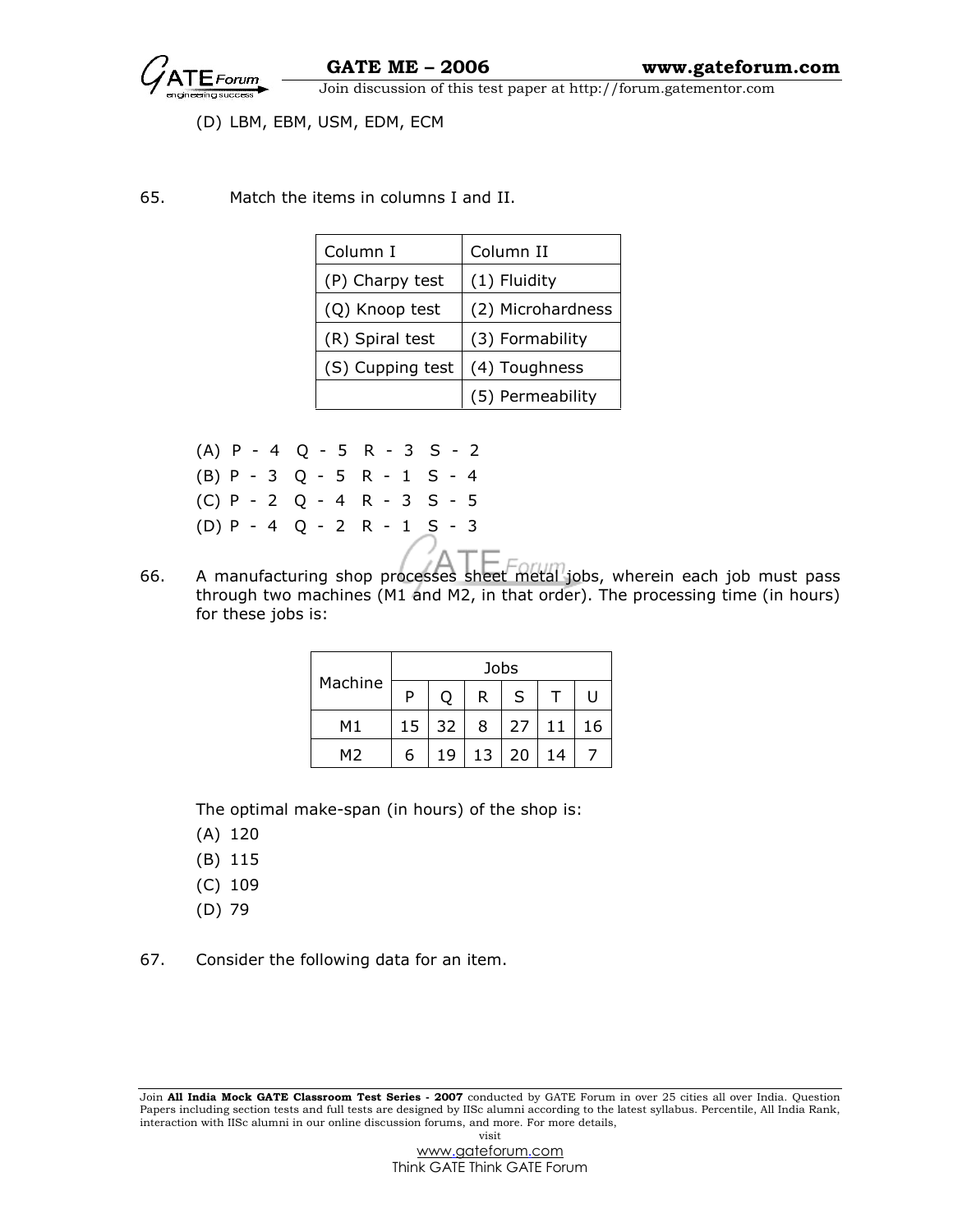| Price quoted by a supplier |  |  |  |  |
|----------------------------|--|--|--|--|
|----------------------------|--|--|--|--|

| Order quantity (units)   Unit price (Rs.) |     |
|-------------------------------------------|-----|
| < 500                                     | 1 N |
| $\geq$ 500                                |     |

Annual demand: 2500 units per year

Ordering cost: Rs.100 per order

Inventory holding rate: 25% of unit price.

The optimum order quantity (in units) is:

- (A) 447
- (B) 471
- (C) 500
- (D) ≥ 600
- 68. A firm is required to procure three items (P, Q and R). The prices quoted for these items (in Rs.) by suppliers S1, S2 and S3 are given in table. The management policy requires that each item has to be supplied by only one supplier and one supplier supply only one item. The minimum total cost (in Rs.) of procurement to the firm is:

|      | Suppliers      |                |                |  |  |
|------|----------------|----------------|----------------|--|--|
| Item | S <sub>1</sub> | S <sub>2</sub> | S <sub>3</sub> |  |  |
| P    | 110            | 120            | 130            |  |  |
|      | 115            | 140            | 140            |  |  |
| R    | 125            | 145            | 165            |  |  |

- (A) 350
- (B) 360
- (C) 385
- (D) 395
- 69. A stockist wishes to optimize the number of perishable items he needs to stock in any month in his store. The demand distribution for this perishable item is:

| Demand (in units) $ 2$ |                             |  |
|------------------------|-----------------------------|--|
| Probability            | $0.10$   0.35   0.35   0.20 |  |

Join All India Mock GATE Classroom Test Series - 2007 conducted by GATE Forum in over 25 cities all over India. Question Papers including section tests and full tests are designed by IISc alumni according to the latest syllabus. Percentile, All India Rank, interaction with IISc alumni in our online discussion forums, and more. For more details, visit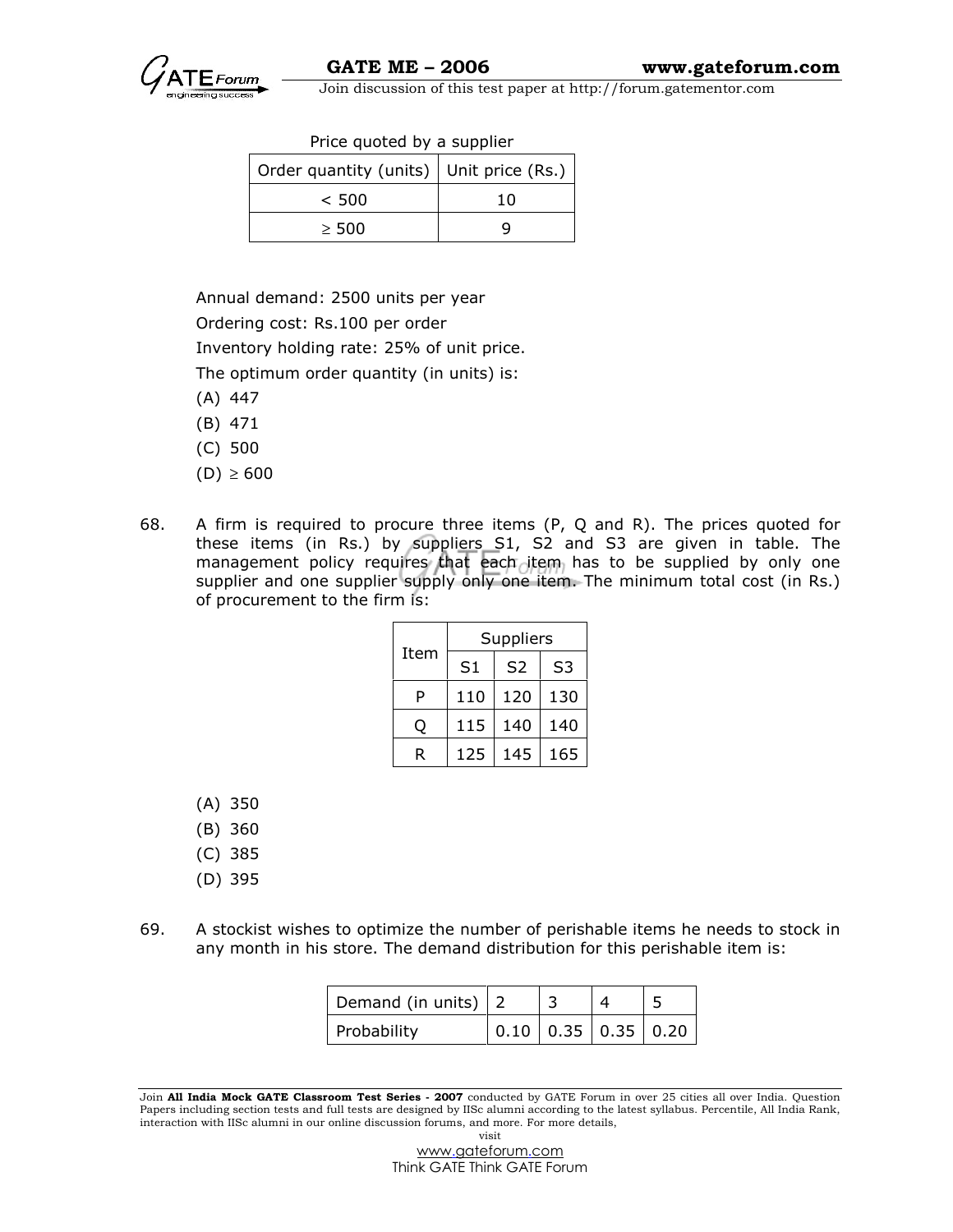

 The stockist pays Rs.70 for each item and he sells each at Rs.90. if the stock is left unsold in any month, he can sell the item at Rs.50 each. There is no penalty for unfulfilled demand. To maximize the expected profit, the optimal stock level is:

- (A) 5 units
- (B) 4 units
- (C) 3 units
- (D) 2 units
- 70. The table gives details of an assembly line.

| Work station                                                  |  | $\vert$ I $\vert$ II $\vert$ III $\vert$ IV $\vert$ V $\vert$ VI $\vert$ |  |  |
|---------------------------------------------------------------|--|--------------------------------------------------------------------------|--|--|
| Total task time at the workstation (in minutes) $ 7 9 7 10 9$ |  |                                                                          |  |  |

What is the line efficiency of the assembly line?

- (A) 70%
- (B) 75%
- (C) 80%
- (D) 85%

Common Data Questions

# Common Data for Questions 71, 72, 73:

In an orthogonal machining operation:

Width of  $cut = 5$  mm Chip thickness =  $0.7$  mm Thrust force  $= 200 \text{ N}$  Cutting force  $= 1200 \text{ N}$ Rake angle  $= 15^{\circ}$ Assume Merchant's theory.

Uncut thickness =  $0.5$  mm Cutting speed =  $20$  m/min

#### 71. The values of shear angle and shear strain, respectively, are

- (A) 30.3° and 1.98
- (B) 30.3° and 4.23
- (C) 40.2° and 2.97
- (D) 40.2° and 1.65
- 72. The coefficient of friction at the tool-chip interface is:
	- (A) 0.23
	- (B) 0.46

Join All India Mock GATE Classroom Test Series - 2007 conducted by GATE Forum in over 25 cities all over India. Question Papers including section tests and full tests are designed by IISc alumni according to the latest syllabus. Percentile, All India Rank, interaction with IISc alumni in our online discussion forums, and more. For more details, visit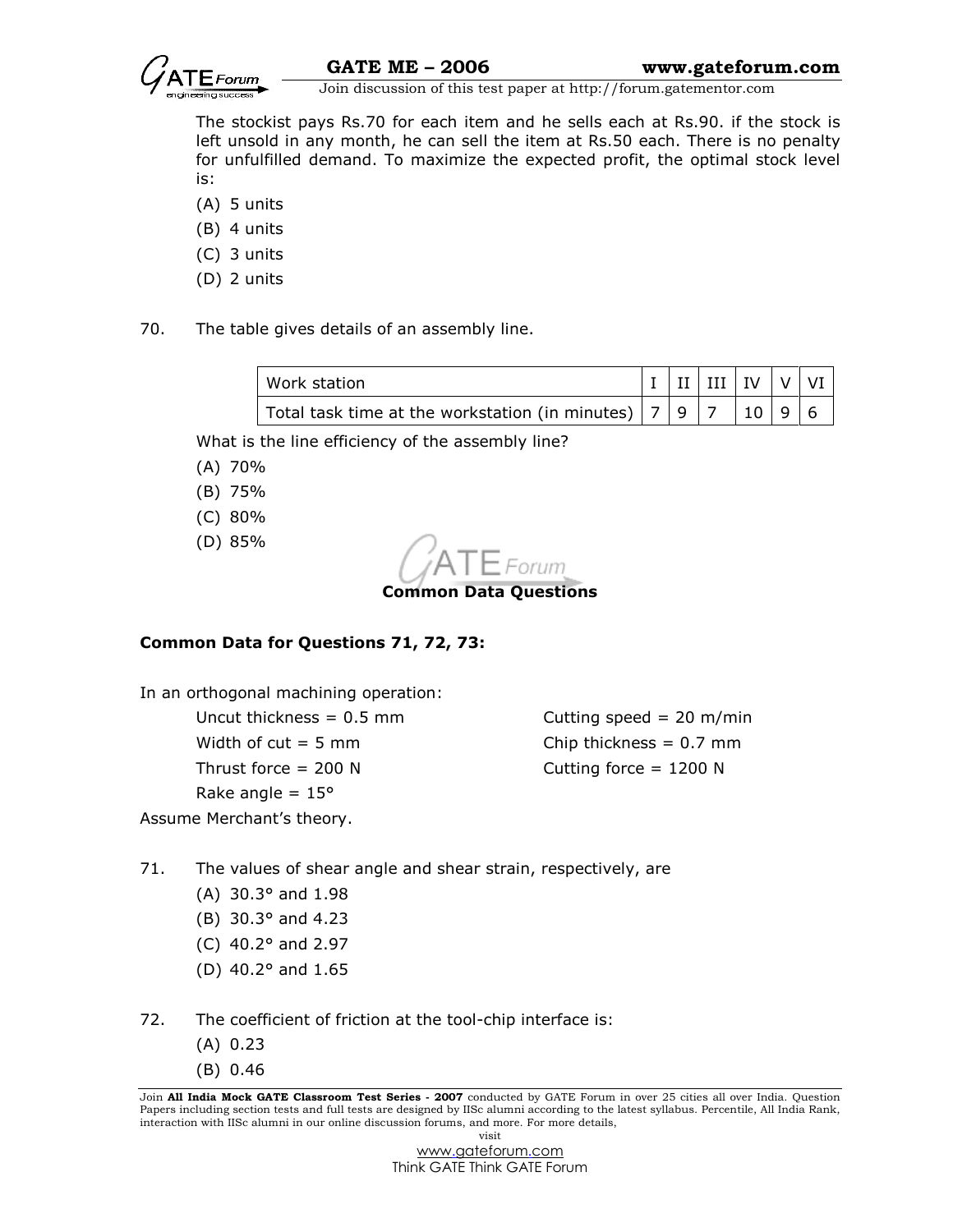

- (C) 0.85
- (D) 0.95
- 73. The percentage of total energy dissipated due to friction at the tool-chip interface is:
	- (A) 30%
	- (B) 42%
	- (C) 58%
	- (D) 70%

# Common Data for Questions 74, 75:

A planetary gear train has four gears and one carrier. Angular velocities of the gears are  $\omega_1$ ,  $\omega_2$ ,  $\omega_3$  and  $\omega_4$  respectively. The carrier rotates with angular velocity  $\omega_5$ .



- 74. What is the relation between the angular velocities of Gear 1 and Gear 4?
- (A)  $\frac{\omega_1 \omega_5}{\omega_5}$  $4 \frac{\omega_5}{\omega_5}$  $\frac{\omega_1 - \omega_5}{\omega_5} = 6$  $\omega_{4} - \omega_{6}$  $\frac{-\omega_5}{-\omega_5}$  =

(B) 
$$
\frac{\omega_4 - \omega_5}{\omega_1 - \omega_5} = 6
$$

$$
(C) \frac{\omega_1 - \omega_2}{\omega_4 - \omega_3} = -\left(\frac{2}{3}\right)
$$

(D) 
$$
\frac{\omega_2 - \omega_5}{\omega_4 - \omega_5} = \frac{8}{9}
$$

75. For  $\omega_1$  = 60 rpm clockwise (cw) when looked from the left, what is the angular velocity of the carrier and its direction so that Gear 4 rotates in counterclockwise (ccw) direction at twice the angular velocity of Gear 1 when looked from the left (A) 130 rpm, cw

Join All India Mock GATE Classroom Test Series - 2007 conducted by GATE Forum in over 25 cities all over India. Question Papers including section tests and full tests are designed by IISc alumni according to the latest syllabus. Percentile, All India Rank, interaction with IISc alumni in our online discussion forums, and more. For more details, visit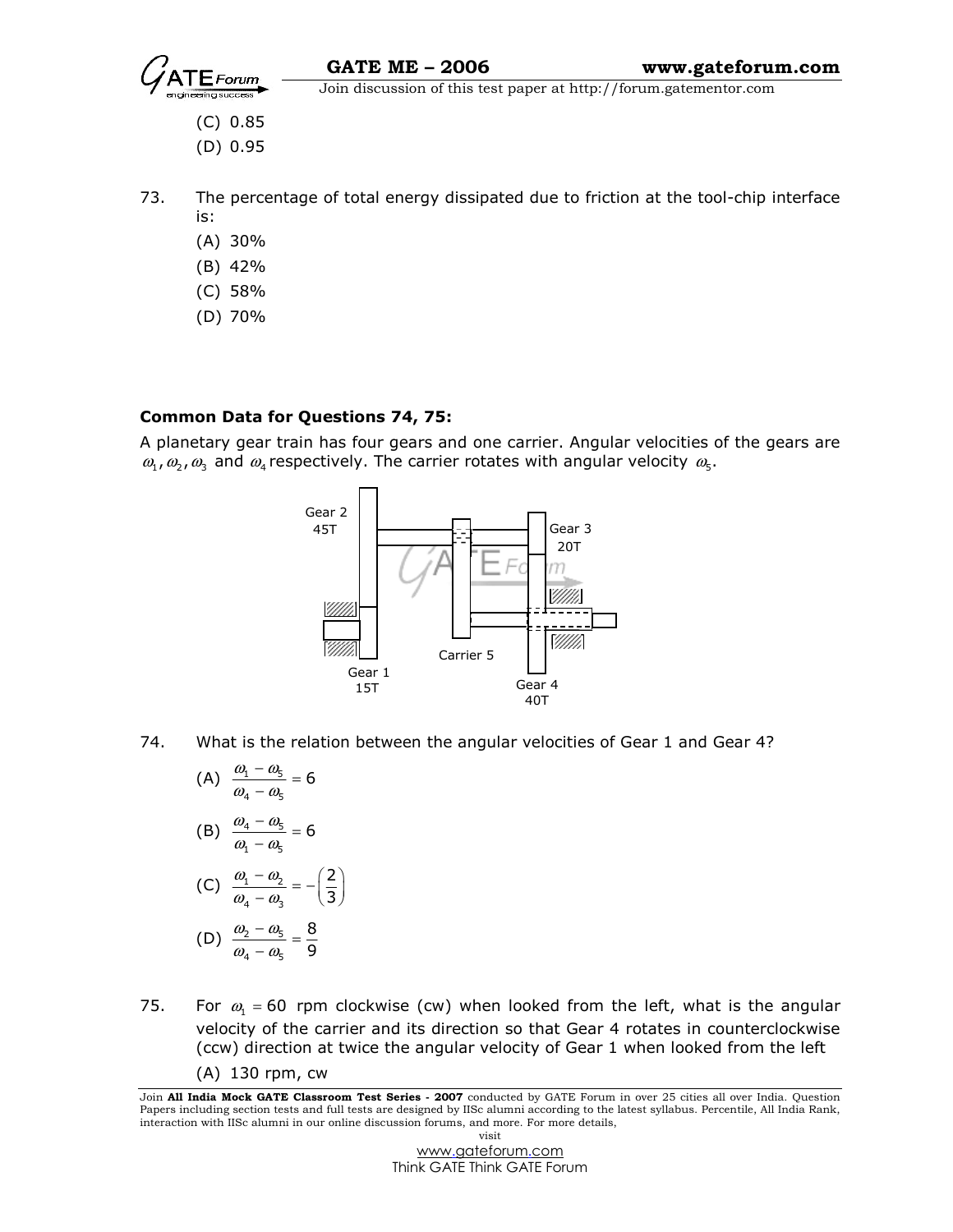

- (B) 223 prm, ccw
- (C) 256 rpm, cw
- (D) 156 rpm, ccw

# Linked Answer Questions: Q.76 to Q85 Carry Two Marks Each

# Statement for Linked Answer Questions 76 & 77:

A simply supported beam of span length 6 m and 75 mm diameter carries a uniformly distributed load of 1.5 kN/m.

- 76. What is the maximum value of bending moment?
	- (A) 9 kNm
	- (B) 13.5 kNm
	- (C) 81 kNm
	- (D) 125 kNm

# 77. What is the maximum value of bending stress?

- (A) 162.98 MPa
- (B) 325.95 MPa
- (C) 625.95 MPa
- (D) 651.90 MPa

#### Statement for Linked Answer Questions 78 & 79:

A vibratory system consists of a mass 12.5 kg, a spring of stiffness 1000 N/m, and a dashpot with damping coefficient of 15 Ns/m.

 $\Gamma \mathsf{E}$  Forum

- 78. The value of critical damping of the system is:
	- (A) 0.223 Ns/m
	- (B) 17.88 Ns/m
	- (C) 71.4 Ns/m
	- (D) 223.6 Ns/m
- 79. The value of logarithmic decrement is:
	- (A) 1.35
	- (B) 1.32
	- (C) 0.68
	- (D) 0.66

Join All India Mock GATE Classroom Test Series - 2007 conducted by GATE Forum in over 25 cities all over India. Question Papers including section tests and full tests are designed by IISc alumni according to the latest syllabus. Percentile, All India Rank, interaction with IISc alumni in our online discussion forums, and more. For more details, visit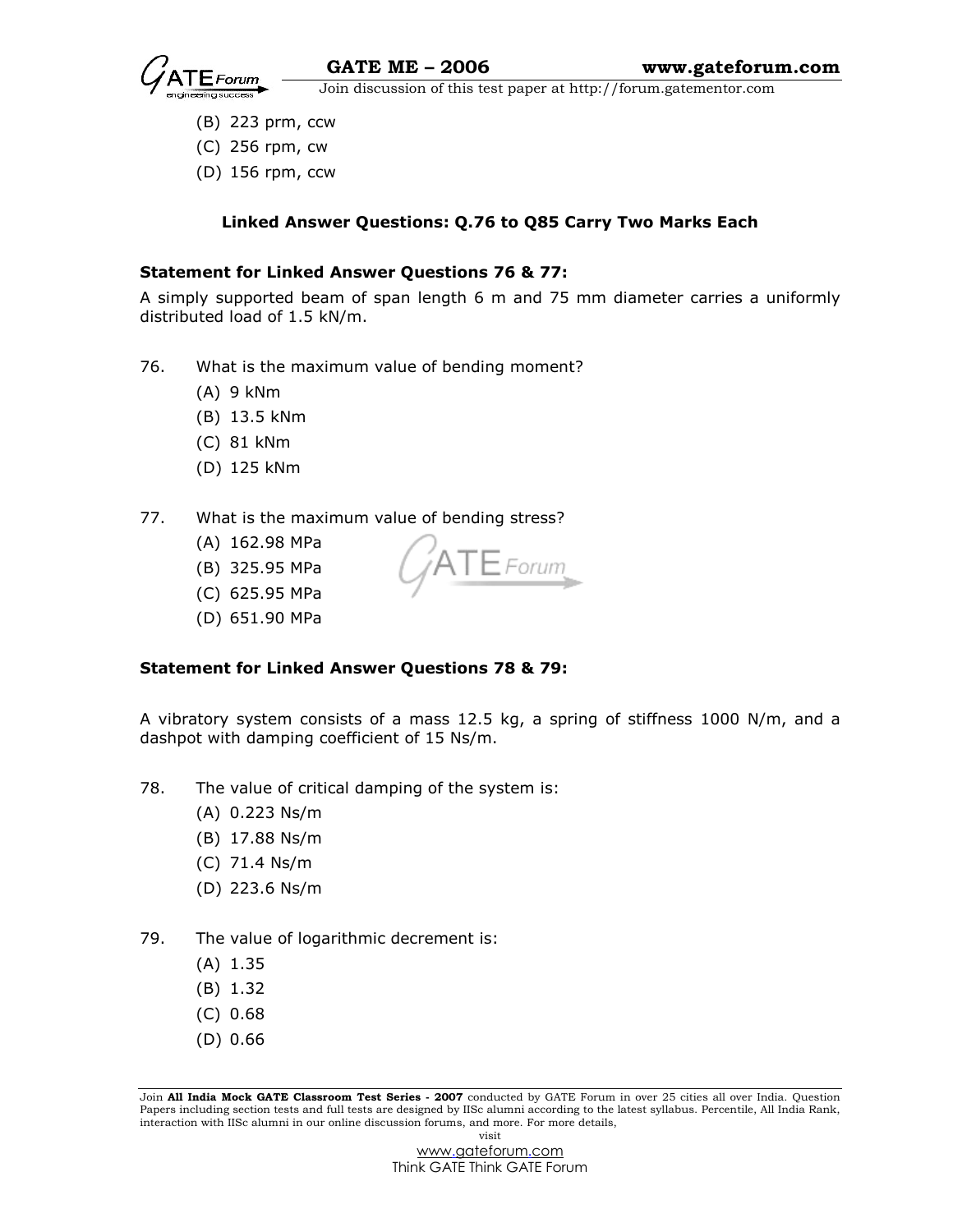

#### Statement for Linked Answer Questions 80 & 81:

A football was inflated to a gauge pressure of 1 bar when the ambient temperature was 15 $^{\circ}$ C. When the game started next day, the air temperature at the stadium was 5 $^{\circ}$ C. Assume that the volume of the football remains constant at 2500  $\text{cm}^3$ .

- 80. The amount of heat lost by the air in the football and the gauge pressure of air in the football at the stadium respectively equal
	- (A) 30.6 J, 1.94 bar
	- (B) 21.8 J, 0.93 bar
	- (C) 61.1 J, 1.94 bar
	- (D) 43.7 J, 0.93 bar
- 81. Gauge pressure of air to which the ball must have been originally inflated so that it would equal 1 bar gauge at the stadium is:
	- (A) 2.23 bar
	- (B) 1.94 bar
	- (C) 1.07 bar
	- (D) 1.00 bar

# Statement for Linked Answer Questions 82 & 83:

A smooth flat plate with a sharp leading edge is placed along a gas stream flowing at U = 10 m/s. The thickness of the boundary layer at section  $r - s$  is 10 mm, the breadth of the plate is 1 m (into the paper) and the density of the gas  $\rho$  = 1.0 kg/m<sup>3</sup>. Assume that the boundary layer is thin, two-dimensional, and follows a linear velocity distribution,  $u = U(y/\delta)$ , at the section  $r - s$ , where y is the height from plate.

 $\mathsf{\bar{F}}$ Forum

82. The mass flow rate (in kg/s) across the section  $q - r$  is:

- (A) zero
- (B) 0.05
- (C) 0.10
- (D) 0.15

83. The integrated drag force (in N) on the plate, between  $p - s$ , is:

- (A) 0.67
- (B) 0.33
- (C) 0.17
- (D) zero

Join All India Mock GATE Classroom Test Series - 2007 conducted by GATE Forum in over 25 cities all over India. Question Papers including section tests and full tests are designed by IISc alumni according to the latest syllabus. Percentile, All India Rank, interaction with IISc alumni in our online discussion forums, and more. For more details, visit